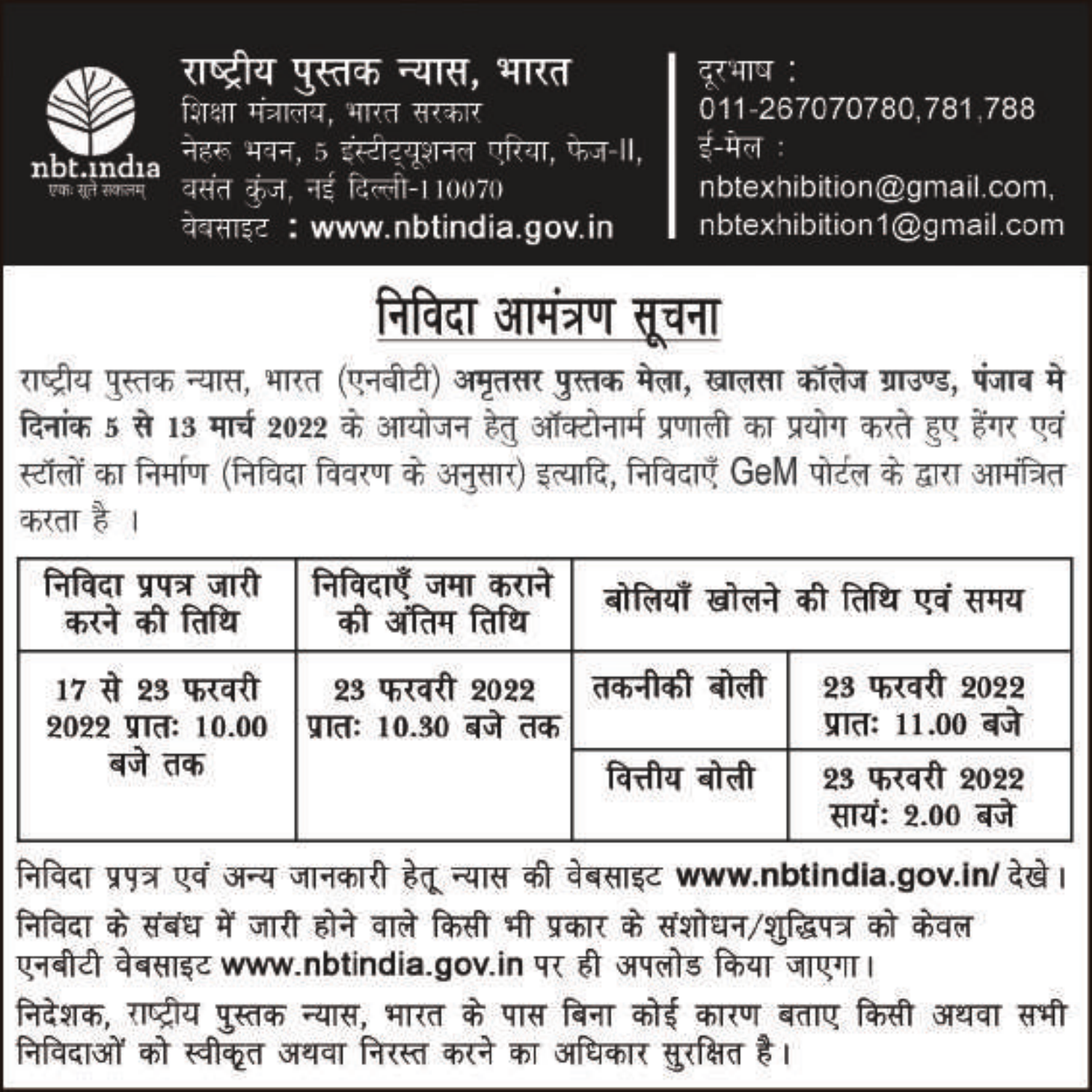

NATIONAL BOOK TRUST, INDIA

Ministry of Education. Government of India Nehru Bhawan, 5 Institutional Area. Phase-II, Vasant Kuni, New Delhi-110 070 Website: www.nbtindia.gov.in

Phone · 011-26707780-81-88 Email: nbtexhibition@gmail.com nbtexhibitio1@gmail.com

# **NOTICE INVITING TENDER**

National Book Trust, India (NBT) invites bids through GeM Portal for fabrication of stalls using octonorm system, erecting of structure (Hangar), installation of electrical fittings, PA system, etc. on hire basis for organizing "Amritsar Book Fair (Punjab)" from 5 to 13 March 2022 at Khalsa College Ground, Amritsar.

| Date of Issue<br>of Tender            | Last date for<br>submission | Date/Time for opening of bids                                       |
|---------------------------------------|-----------------------------|---------------------------------------------------------------------|
| 17-23 February<br>2022 till 10:00 a.m | at 10:30 a.m.               | 23 February 2022   Technical Bids 23 February 2022<br>at 11:00 a.m. |
|                                       |                             | Financial Bids 23 February 2022<br>at 2:00 p.m.                     |

For tender document and other details, please visit: www.nbtindia.gov.in

Any modification/corrigendum issued with regard to this tender document shall be uploaded on NBT's website: www.nbtindia.gov.in only.

The Director, NBT, reserves the right to accept/reject any or all the tenders without assigning any reason.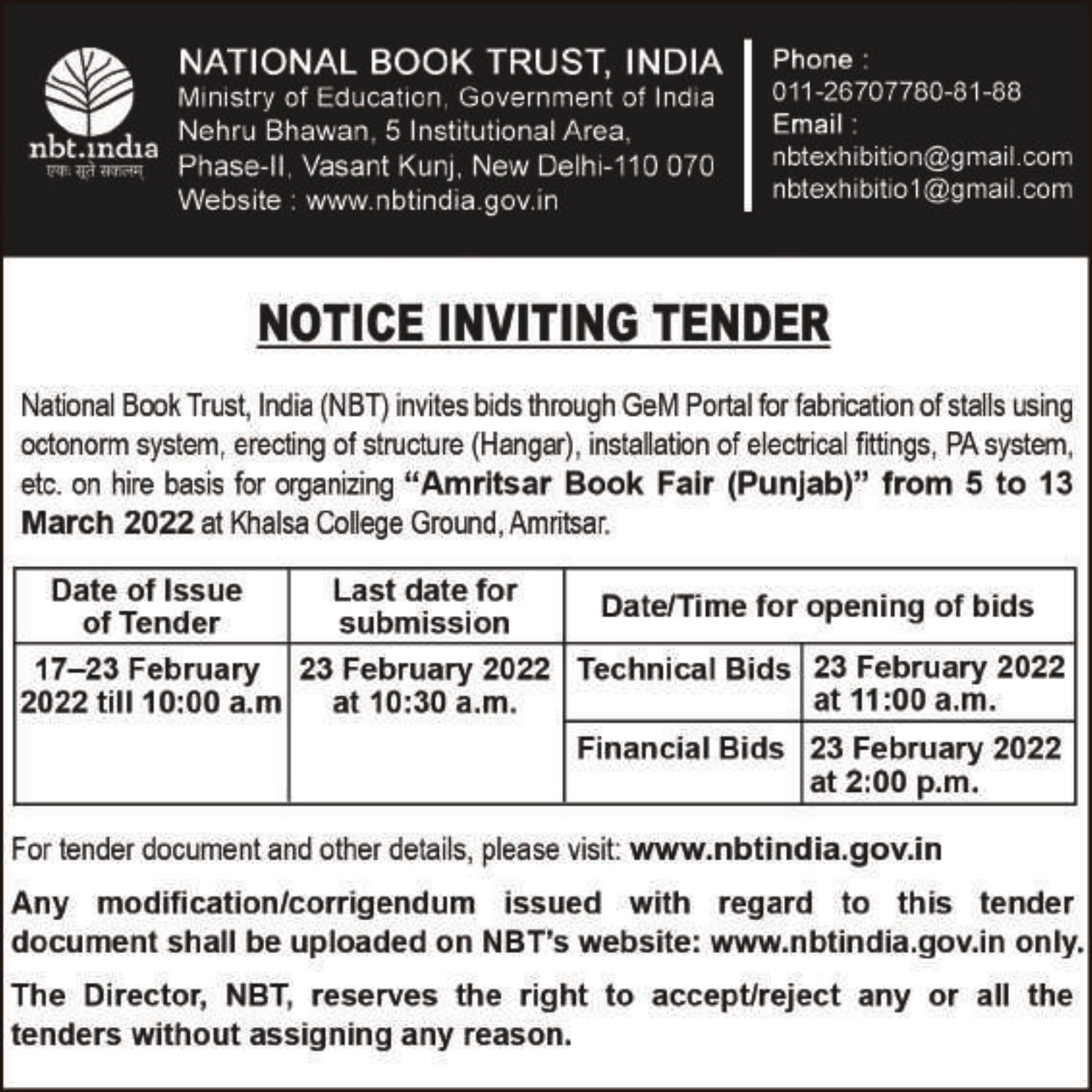

Nehru Bhawan, 5 Institutional Area, Phase-II, Vasant Kunj, New Delhi – 110 070 website: www.nbtindia.gov.in, E-mail: nbtexhibition@gmail.com, nbtexhibition1@gmail.com, Phone: 011-26707780, 781, 788

# **INDEX**

| SI.<br>No. | <b>PARTICULAR(S)</b>                                                                    | <b>PAGE</b><br>Nos. |
|------------|-----------------------------------------------------------------------------------------|---------------------|
| 1.         | <b>Chapter - 1 (Tender Document)</b>                                                    | $2 - 4$             |
| 2.         | Chapter - 2 (General Terms & Conditions)                                                | $5 - 8$             |
| 3.         | Chapter – 3 (Conditions specific to the contract)                                       | $9 - 11$            |
| 4.         | Chapter – 4 (Terms & Conditions–Temporary Air-conditioning in Hangars)<br>- Electrical  | 12                  |
| 5.         | Chapter – 5 Parameters for executing the work (Technical Bid-Qualification<br>Criteria) | $13 - 14$           |
| 6.         | Chapter - 6 (Specification of Work/Bill of Quantity)                                    | $15 - 19$           |
| 7.         | Chapter - 7 (Tender Form-II) Financial Bid                                              | $20 - 26$           |
| 8.         | <b>Annexure-I</b>                                                                       | 27                  |
| 9.         | <b>Annexure-II</b>                                                                      | 28                  |
| 10.        | <b>Images of new Brand Dustbin</b>                                                      | 29                  |
| 11.        | Designs of AC and Non-AC Hangar structures                                              | $30 - 31$           |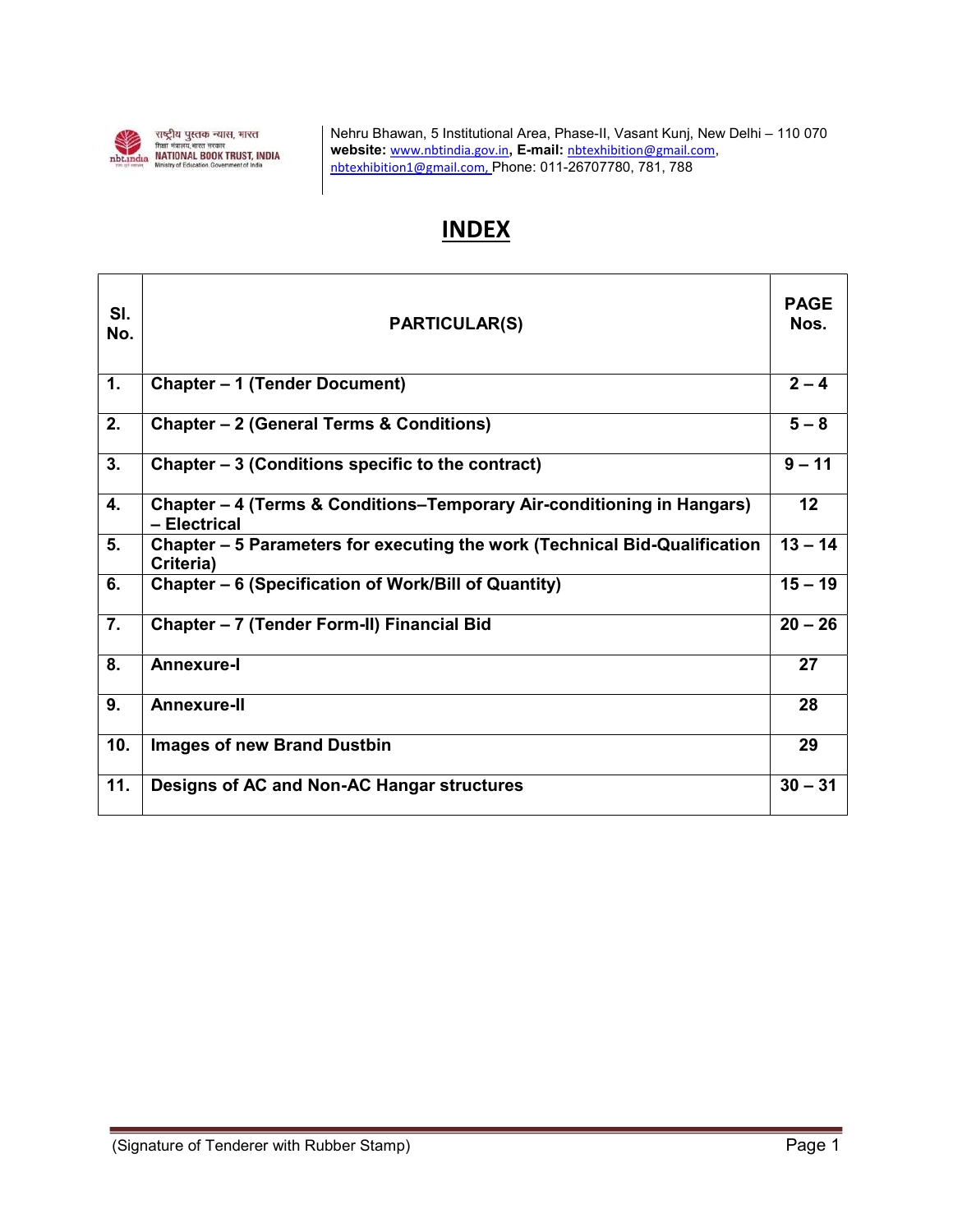

Nehru Bhawan, 5 Institutional Area, Phase-II, Vasant Kunj, New Delhi – 110 070 website: www.nbtindia.gov.in, E-mail: nbtexhibition@gmail.com, nbtexhibition1@gmail.com, Phone: 011-26707780, 781, 788

## CHAPTER - 1

## TENDER DOCUMENT

Subject : Submission of Tender for fabrication of stalls using octonorm system, erecting of structure (Hangar), installation of electrical fittings, PA system, etc. on hire basis for "Amritsar Book Fair (Punjab)" to be organized by National Book Trust, India (NBT) during the current Financial Year 2021-22:

Sealed tenders/bids are hereby invited for fabrication of stalls using octonorm system, erecting of structure (Hangar), installation of electrical fittings, PA system, etc. on hire basis for the above said book fair to be organized during the current Financial Year 2021-22 from eligible contractors having minimum experience of 3 years with Central or State Government or Public sector undertaking/Autonomous bodies of providing similar services with average turnover of Rs.50.00 lakhs in any of last three years out of 5 Financial Years i.e. 2016-17, 2017-18, 2018-19, 2019-20 and 2020-21..

- 2. The Tender document containing terms & conditions can be obtained from the Office of the Deputy Director (Exhibition), National Book Trust, India, Nehru Bhawan, 5 Institutional Area, Phase-II, Vasant Kunj, New Delhi-110070 on any working day between 9:30 a.m. and 5:00 p.m. as per the schedule given in the tabulated form at next page (Except Saturdays, Sundays and Government Holidays) on payment of Rs.1,180/- inclusive of GST (Rupees One Thousand One Hundred and Eighty only) (Non-Refundable) for each Book Fair in the form of demand draft favoring National Book Trust, India payable at New Delhi. The Tender document can also be downloaded from our website i.e. www.nbtindia.gov.in and submitted with separate Demand Draft of Rs.1,180/- towards Tender Fee (Non-Refundable) along with EMD and Tender for each book fair.
- 3. Tender should be submitted in two sealed envelopes, TECHNICAL BID (Envelope-I) shall contain Earnest Money Deposit (EMD), prequalification documents, Tender conditions, Bill of Quantity /work specifications duly signed by the authorized person or persons as a token of acceptance of terms and conditions of contract and work specification, and the Application form. FINANCIAL BID (Envelope - II) shall contain Priced Schedule of quantities.

| SI.No. | <b>Tender Schedule</b>             | Date and Time                         |
|--------|------------------------------------|---------------------------------------|
| 1.     | Date of Issue of Tender Document   | 17 - 23 February 2022 till 10:00 a.m. |
| 2.     | Last Date for Submission of Bids   | 23 February 2022 at 10:30 a.m.        |
| 3.     | Date for opening of Technical Bids | 23 February 2022 at 11:00 a.m.        |
| 4.     | Date of opening of Financial Bids  | 23 February 2022 at 2:00 p.m.         |
| 5.     | Earnest Money Deposit (EMD)        | Rs.50,000/-                           |

2. Tender document can be obtained from the office of NBT as per following schedule:

4. The Bidders should quote in figures as well as in words the rates and amount tendered by them in the price schedule. The amount for each item should be quoted and the requisite totals should also be given. The rates quoted in the Price Schedule shall be inclusive of all taxes, levies etc. except GST which shall be paid at rates applicable from time to time as per GST ACT. No extra amount shall be payable in addition to the accepted rate as per the Price Schedule. If there is any discrepancy in rates between words and figures, the amount in words will prevail.

## 5. Earnest Money

Earnest Money Deposit (EMD) of Rs.50,000/- is to be deposited with the tender in the form of Demand Draft/Pay Order payable at New Delhi and drawn in favour of National Book Trust, India or EMD amount may be deposited through RTGS/NEFT in NBT's Accounts as per details given below.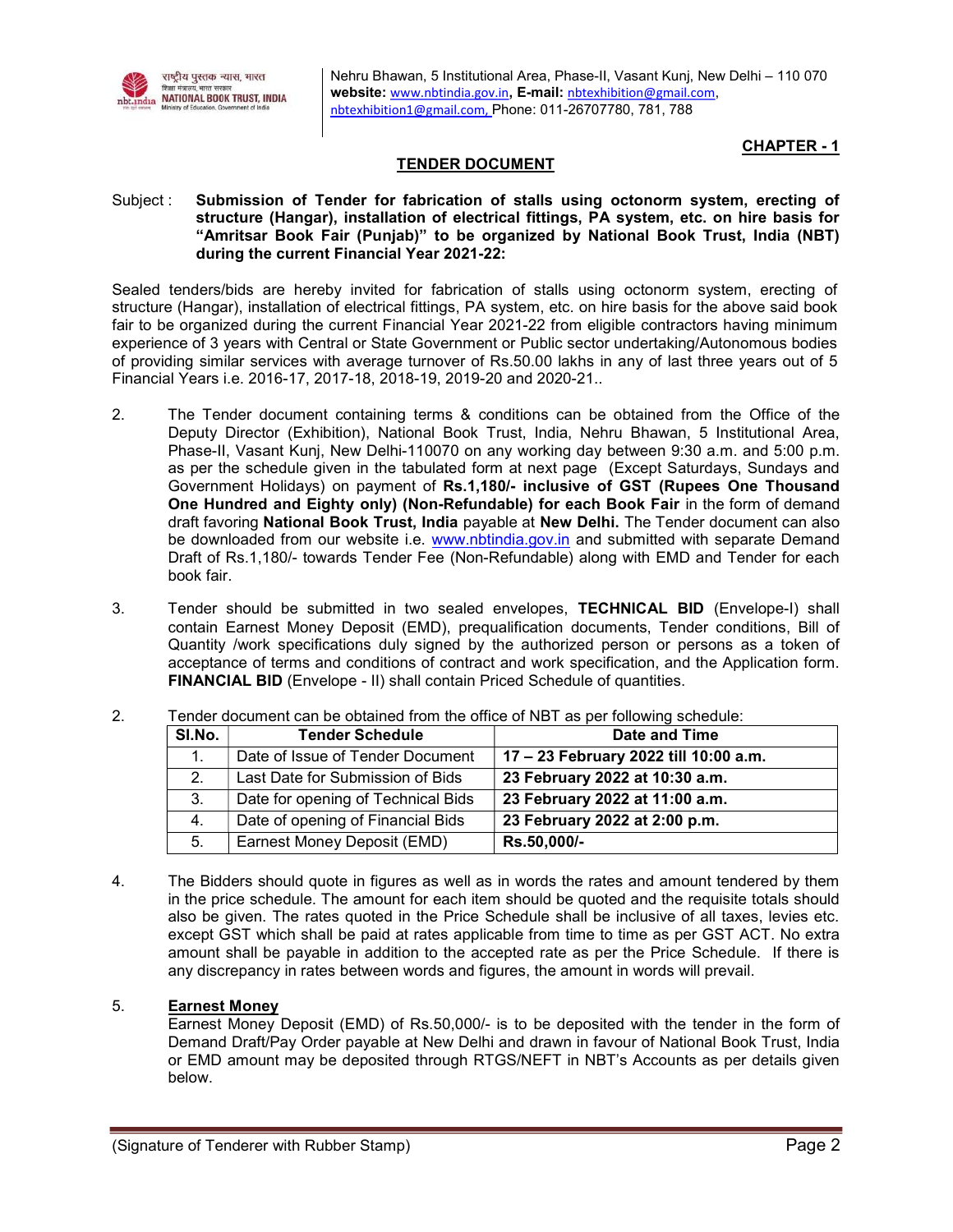| <b>Beneficiary</b>       | <b>NATIONAL BOOK TRUST, INDIA</b>                    |
|--------------------------|------------------------------------------------------|
| <b>Bank</b>              | <b>CANARA BANK</b>                                   |
| A/C                      | 3159101000299                                        |
| <b>IFSC</b>              | <b>CNRB0003159</b>                                   |
| <b>MICR Code of Bank</b> | 110015187                                            |
| <b>Address</b>           | Nehru Bhawan, 5 Institutional Area, Phase-II, Vasant |
|                          | Kunj, New Delhi - 110070, India                      |

## Please ensure that Technical Bid should accompany the EMD of Rs.50,000/-, failing which the Technical Bid shall be rejected.

- 5.1. Bidder shall not be permitted to withdraw their offer or modify the terms and conditions thereof after acceptance of tender. In case the Bidder fails to observe and comply with the stipulations made herein or backs out after quoting the rate, the aforesaid amount of Earnest Money Deposit and Performance Security, will be forfeited by NBT. Besides this, the Bidder will also be liable to be debarred/blacklisted from participating in the tendering process of NBT in future, and/or be fined.
- 5.2. No claim shall lie against NBT in respect of erosion in value or interest on the amount of Earnest Money Deposit or Security Deposit.
- 5.3 Only those parties, who have asset/infrastructure to complete the job, are requested to apply. The infrastructure facilities are subject to verification by the Trust.
- 6. The final bill / tax invoice submitted to NBT should mention the GST number of both (Contractor as well as NBT).
- 7. The acceptance of a bidder will rest solely with the Competent Authority of NBT, who is not bound to accept the lowest bid and reserves the authority to reject any or all the bidding without assigning any reasons whatsoever. All tenders in which any of the prescribed conditions are not fulfilled, or are incomplete in any respect are liable to be rejected.
- 8. Bidding documents containing any condition leading to unknown/indefinite liability, are liable to be summarily rejected.
- 9. Canvassing in any form in connection with bidding documents is strictly prohibited and the bidding submitted by the Bidders, who resort to canvassing, will be liable for rejection.
- 10. After opening of the Technical/Financial Bids, the Bidding shall remain open for acceptance for a period of 07 days. If the Bidder withdraws his bidding before the expiry of the said period or makes any modifications in terms and conditions of the bidding which are not acceptable to NBT or the contract is not executed within three (3) days from the date of letter of acceptance or the work is not commenced on the stipulated date and time as per the work order, NBT without prejudice to any other right or remedy will be at liberty to forfeit the earnest money.
- 11. The items given in the specification of work are approximate. Requirement of quantity / items mentioned in the schedule may increase or decrease as per the decision of the Competent Authority of NBT and no claim in this regard shall be entertained. If considered necessary, any item could be dropped completely.
- 12. Any modification/corrigendum issued with regard to this bidding document shall be uploaded only on GeM portal by NBT. Bidders are, therefore, advised to visit the GeM portal in bidding section regularly till the last stipulated date of issuance of the bidding document for ascertaining any modification/corrigendum issued in this regard.
- 13. The NBT shall have the right to issue Addendum regarding Bidding documents to clarify, amend, modify and supplement or delete any of the conditions, clause or items stated therein. Each Addendum shall form a part of the original invitation for Bidder.
- 14. The approved Contractor should visit the fair ground and submit the layout/design of the fair site to Deputy Director (Exhibition) prior to the start of the Book Fair for final vetting. In case of any changes in the layout/design the same shall be informed to the Contractor.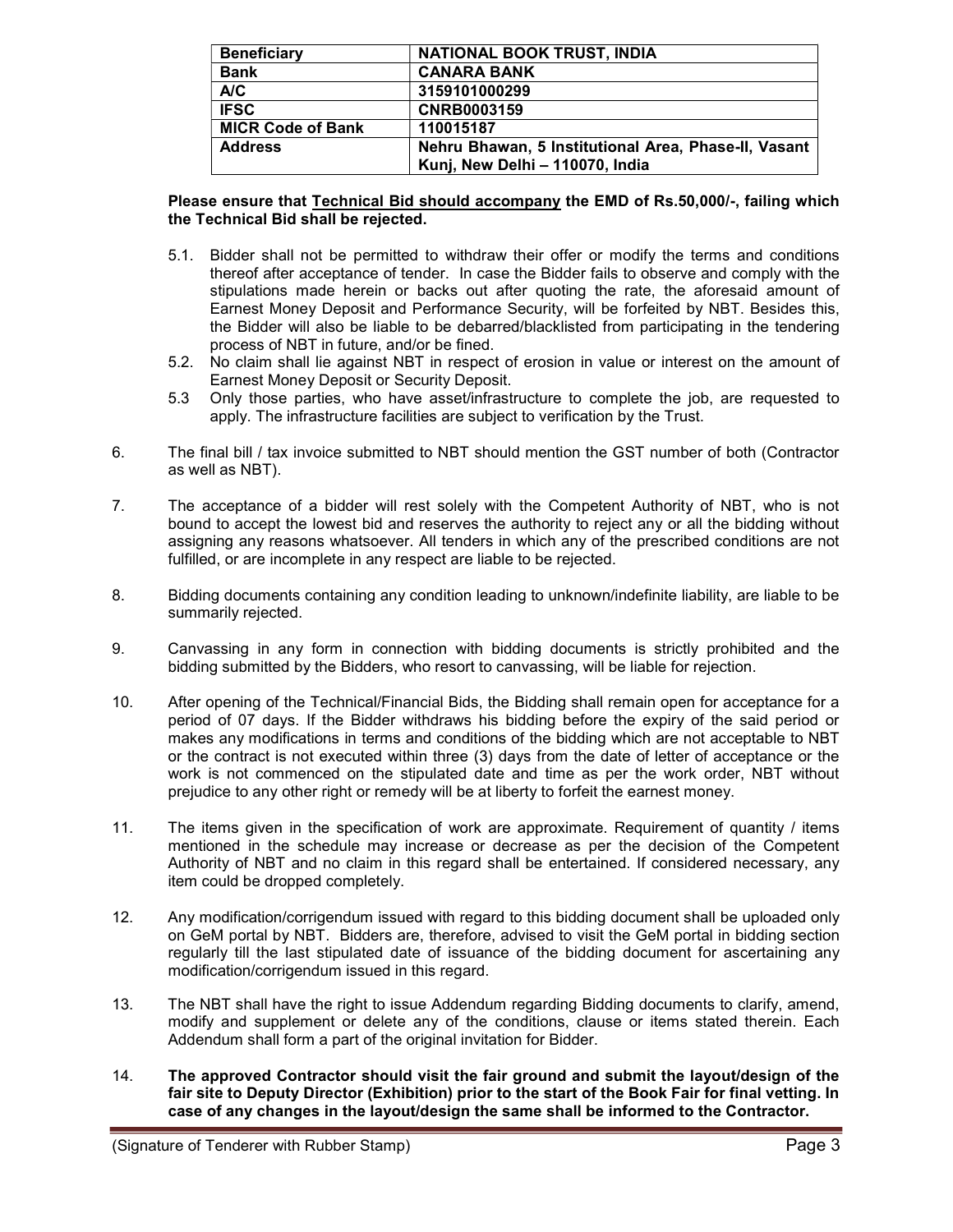15. The Director, NBT reserves the right to accept/reject any or all the Bids without assigning any reason.

# NOTE :

As per the guidelines of the Ministry of Finance, Government of India, the payment will be made through e-Payment mode and the successful bidder will have to submit his/her RTGS details along with a cancelled cheque.

Yours faithfully,

DEPUTY DIRECTOR (EXHIBITION) NATIONAL BOOK TRUST, INDIA NEHRU BHAWAN, 5 INSTITUTIONAL AREA PHASE-II, VASANT KUNJ NEW DELHI – 110 070 PHONE NO:- 011-26707780-81-88 E-mail: nbtexhibition@gmail.com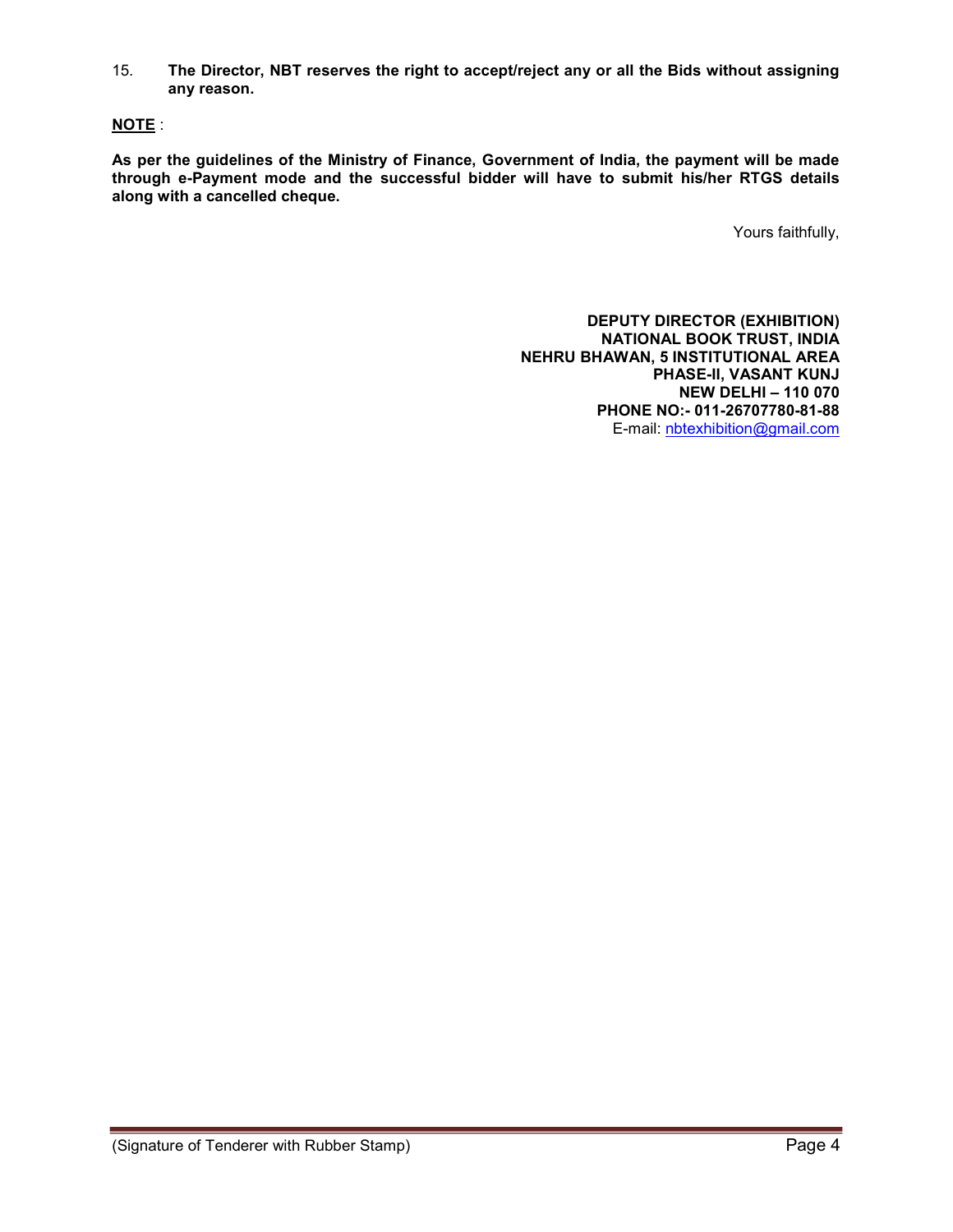## GENERAL TERMS AND CONDITIONS

Subject: Submission of Tender for fabrication of stalls using octonorm system, erecting of structure (Hangar), installation of electrical fittings, PA system, etc. on hire basis

## 1. Parties

The parties to the contract are the contractor (the Tenderer to whom the work have been awarded) and the NBT through its Director.

## 2. Address

For all purposes of the contract including arbitration there under, the address of the contractor mentioned in the tender shall be final unless the contractor notifies a change of address by a separate letter sent by registered post with acknowledgement due to NBT. The contractor shall be solely responsible for the consequences of any omission or error to notify change of address in the aforesaid manner.

## 3. Contractor

The term contractor shall mean Company, firm or the party to whom the Contract is awarded and his/their heirs, legal representatives, assigns and successors.

## 4. Specification of work

The Specification of work shall mean the specification of work as specified and forming part of this contract.

## 5. Priced Schedule of Quantities

Priced Schedule of Quantities shall mean the schedule of quantities duly priced with the accepted quoted rates of the contractor.

## 6. TENDERS

The entire set of tender paper issued to the Tenderer should be submitted fully priced and also signed on all the pages and affixing of firm's stamp. Signature will indicate the acceptance of the tender papers & terms by the Tenderer. The schedule of quantities shall be filled in as follows:

- i) The "Rate" column to be legibly filled using Ball pen or typed both in English figures and English words.
- ii) Amount column to be filled in for each item (rate per unit as well as total amount for required quantity).
- iii) Total amount for full duration column to be filled in for each item will be treated as final rates for the full duration of the Fair and if the column is kept blank, it will be considered as ZERO, which means the Tenderer is ready to provide such items free of cost.
- iv) All corrections are to be initialed.
- v) In case of any errors / omissions in the quoted rates, the rates given in the tender marked "original" shall be taken as correct rates. No modifications, writings or corrections can be made in the tender papers by the Tenderer, but may at his option offer his comments or modifications in a separate sheet of paper attached to the original tender papers.
- 6.1 NBT reserves the right to reject the lowest or any tender and also to discharge any or all the tenders of each section or to split up and distribute any item of work to any specialist firm or firms, without assigning reasons.
- 6.2 The Tenderer shall note that his tender shall remain valid for 90 days from the date of its finalization.

## 7. Preparation and Submission of Bidding

The bidder should be submitted in two parts, namely: (i) Technical bid and (ii) Financial bid. The financial bid shall be given in Chapter-8. All the papers mentioned in the Technical Bid shall be uploaded in the same serial number as it is given in the Chapter-5.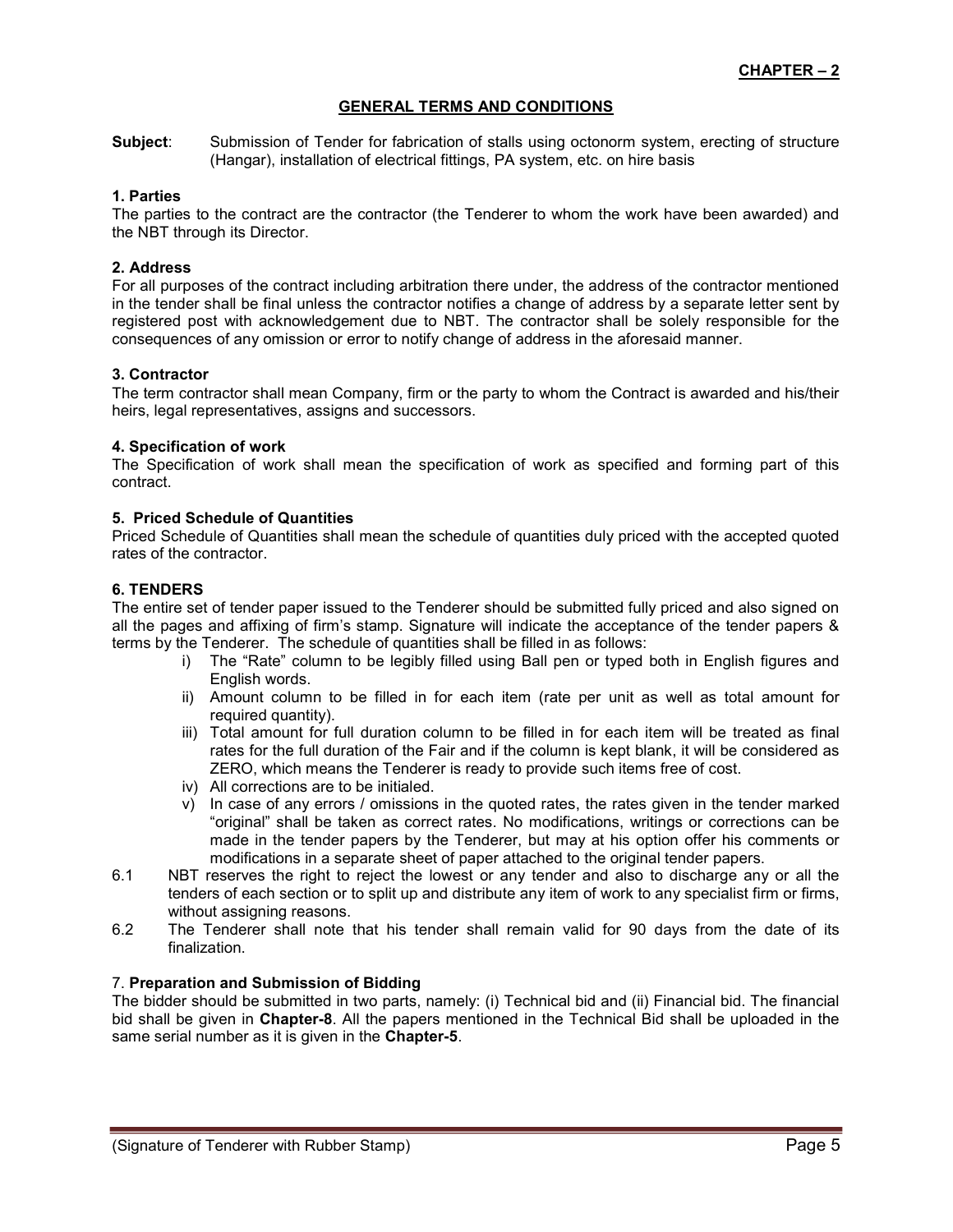## (A). Signing of Bidder

Individual signing the bidder or other documents connected with contract must specify whether he signs as:

- (a) A sole proprietor of the concern or constituted attorney of such sole proprietor;
- (b) A partner of the firm, if it be a partnership firm, in which case he must have authority to execute contracts on behalf of the firm and to refer to arbitration disputes concerning the business of the partnership either by virtue of the partnership agreement or by a power of attorney duly executed by the partners of the firm.
- (c) Director or a principal officer duly authorized by the Board of Directors of the Company.

## N.B.

- (i) In case of partnership firms, a copy of the partnership agreement, or general power of attorney duly attested by a Notary Public, should be furnished on stamp paper duly sworn or affirmed by all the partners admitting execution of the partnership agreement or the general power of attorney. The attested copy of the certificate of registration of firm should also be enclosed along with the tender.
- (ii) In the case of partnership firms, where no authority to refer disputes concerning the business of partnership firm has been conferred on any partner, the tender and all other related documents must be signed by all partners of the firm.
- (iii) A person signing the tender form or any documents forming part of the tender on behalf of another person should have an authority to bind such other person and if, on enquiry it appears that the person so signing had no authority to do so, Director, NBT without prejudice will cancel the contract and hold the signatory liable for all costs, consequences and damages under the civil and criminal remedies available.
- (iv) The Tenderer should sign and affix his/her firm's stamp at each page of the tender and all its Annexures as the acceptance of the offer made by the Tenderer will be deemed as a contract and no separate formal contract will be drawn. NO PAGE SHOULD BE REMOVED / DETACHED FROM THIS TENDER DOCUMENT.
- (v) Any correction, mutilation or overwriting in figures of rates should be supported by signature; otherwise the quotation will not be considered.
- (B) Technical Bid: The Bidder should submit the technical details as per Chapter-5.

(C) Financial Bid: It should be submitted in form given in Chapter-8 (Price Schedule).

## 8. Rates quoted

The rates quoted in the bidding shall be for each item for the entire duration of Fair until it is specifically mentioned. The rates quoted in the Price Schedule shall be inclusive of all taxes, levies, etc. except GST. The GST shall be paid at rates applicable from time to time as per GST ACT. No extra amount shall be payable in addition to the accepted rate as per the Price Schedule.

## 9. Criterion for Evaluation of Bidding

NBT will examine the Bidder to determine whether they are complete, whether any computational errors have been made, whether the uploaded documents have been properly signed, and whether the bidding are generally in order.

## 10. Earnest money

Earnest Money of Rs.50,000/- should be submitted in the form of a Demand Draft favoring National Book Trust, India, payable at Delhi along with Technical bid of the bidding.

- 10.2 Bidder shall not be permitted to withdraw his offer or modify the terms and conditions thereof. In case the Bidder fails to observe and comply with the stipulations made herein or backs out after quoting the rates, the aforesaid amount of earnest money will be forfeited by NBT.
- 10.3 The bidding without Earnest Money Deposit will be summarily rejected.
- 10.4 No claim shall lie against NBT in respect of erosion in value or interest on the amount of Earnest Money Deposit or Security Deposit.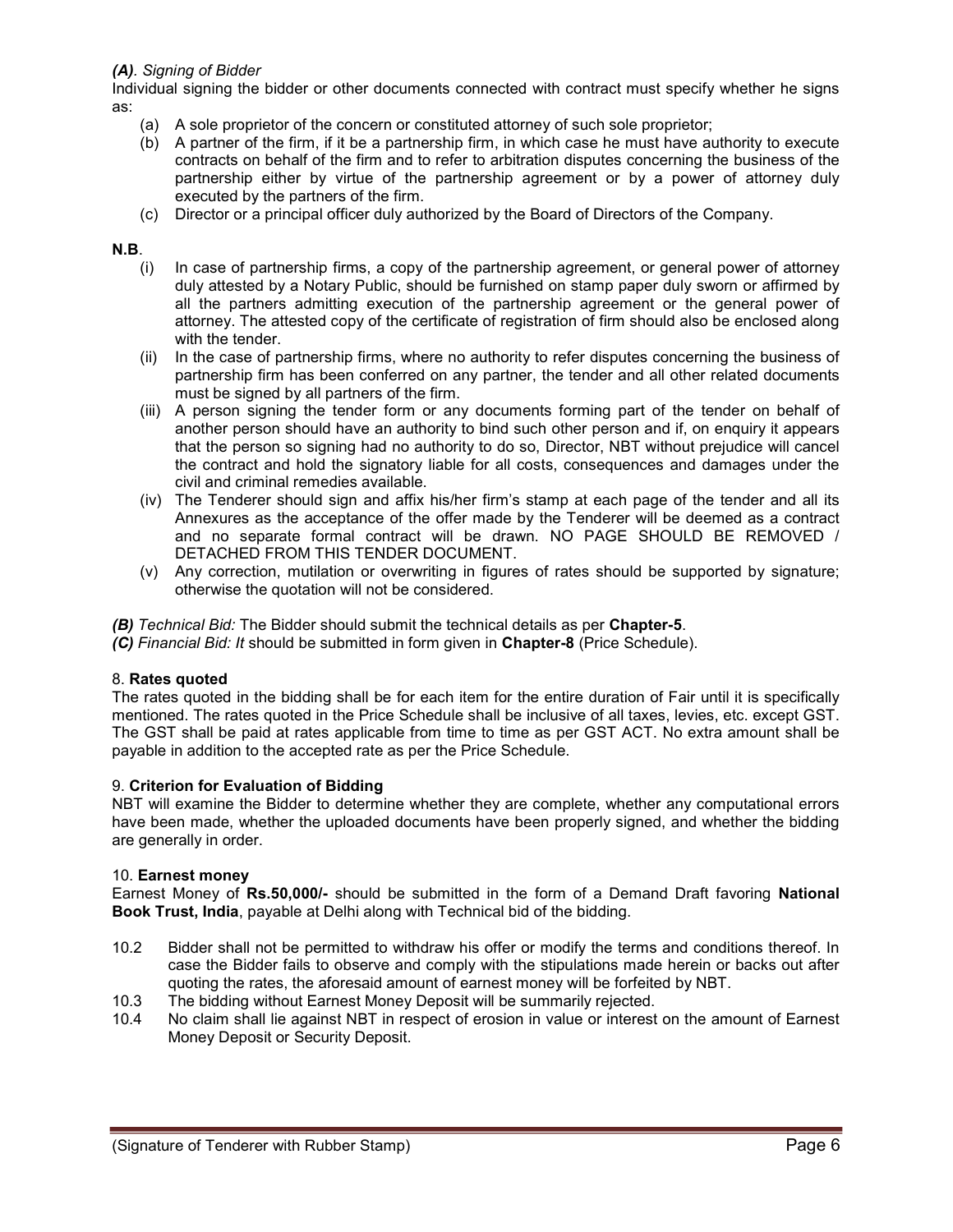## 11. Opening of Financial Bid

Financial bids of only those tenderers shall be opened, who qualify the conditions/criteria of techno commercial bid specified in Chapter-5 of Tender document.

## 12. Right of acceptance

NBT reserves the right to accept or reject any or all the bidding without assigning any reason and also does not bind itself to accept the lowest quotation or any bidding.

## 13. Communication of acceptance/right of acceptance

NBT reserves all rights to reject any tender including those tenders who fail to comply with the instructions without assigning any reason whatsoever and does not bind itself to accept the lowest or any specific tender. The decision of NBT in this regard will be final and binding. Successful Tenderer will be informed of the acceptance of his tender. Necessary instructions regarding the amount and time provided for Security Deposit will also be communicated.

#### 14. Performance Security/Guarantee

The successful bidder will have to submit the Performance Security/Guarantee to the value of 3% of the basic value of contract in the form of Demand Draft or through RTGS/NEFT (as per details mentioned at page No.3) to NBT within three days from the date of issue of Offer Letter for contract after adjusting the amount of EMD already paid with the Technical Bid. The final Work Order will be issued only after depositing the Performance Security/Guarantee by the successful Bidder. The Performance Security will be forfeited by NBT in the event of breach or negligence or non-observance of any condition of contract or in case the fabrication is delayed beyond the period stipulated by NBT. The Performance Security/Guarantee so deposited will be retained till conclusion of the Fair and refunded along with balance payment without any interest.

#### 15. Force Majeure

Neither party shall be in default if a failure to perform any obligation hereunder is caused solely by supervening conditions beyond that party's reasonable control, including acts of God, civil commotion, strikes, acts of terrorism, labour disputes and government or public authority's demands or requirements.

#### 16. Insolvency etc.

In the event of the firm being adjudged insolvent or having a receiver appointed for it by a court or any other order under the Insolvency Act made against them or in the case of a company the passing of any resolution or making of any order for winding up, whether voluntary or otherwise, or in the event of the firm failing to comply with any of the conditions herein specified, NBT shall have the power to terminate the contract without any prior notice.

#### 17. Breach of terms and conditions

In case of breach of any of terms and conditions mentioned above, the Competent Authority will have the right to cancel the work order/job without assigning any reason thereof and no amount will be payable by NBT in that event and the security deposit shall also stand forfeited and the contractor will be blacklisted for work in future.

#### 18. Subletting of work

The firm shall not assign or sublet the work/job to any other person or party or joint venture consortium will not be allowed.

#### 19. Arbitration

If any difference arises concerning this contract, its interpretation or the payment to be made hereunder, the same shall be settled by mutual consultations and negotiations. If attempts for conciliation do not yield any results within a period of 3 months, either of the parties may make a request to the other party for submission of the dispute for decision. The NBT shall reserve right to nominate sole Arbitrator. Such request shall be accompanied with a panel of names of three persons to act as the sole arbitrator. In case of such arbitrator refusing unwilling or becoming incapable to act or his mandate having been terminated under law, another arbitrator shall be appointed in the same manner from among the panel of three persons to be submitted by the claimant. The arbitration proceedings shall take place at New Delhi and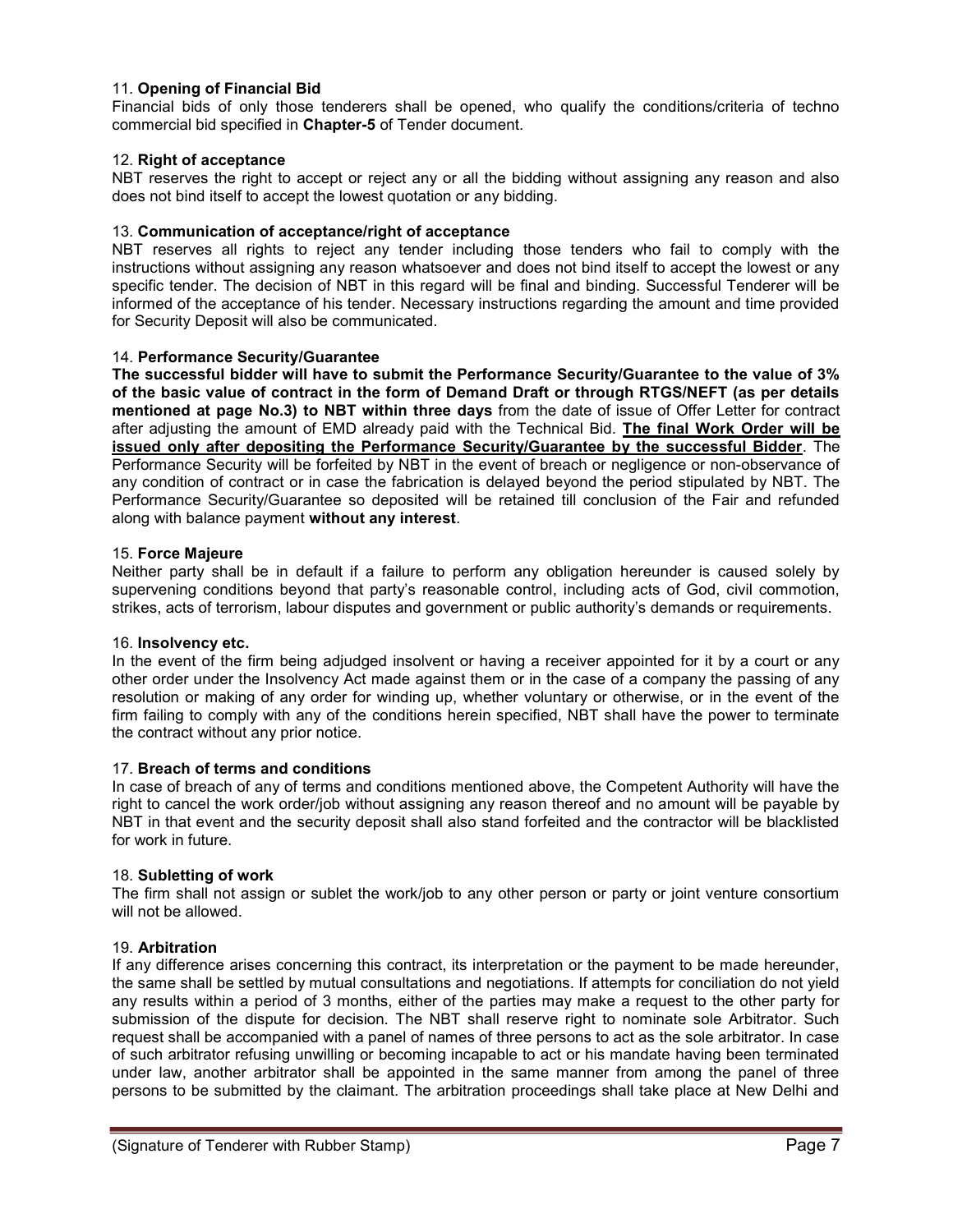shall be conducted in English. The provisions of Arbitration and Conciliation Act, 1990 and the rules framed there under and in force shall be applicable to such proceedings.

#### 20. The guidelines of the particular States Disaster Management/MHA are mandatory considering the COVID-19 situation.

21. The Contractor should enclose copies of registration with EPF and ESI authorities.

22. Details of personnel on Company's letterhead should be enclosed: Total 05 Number of employees employed by the Firm in his/her company with minimum qualification: Technical-02 / Non-technical-03 should be available in each Hall during the set-up period and the Fair period.

23. Specimen signature, name, address, contact numbers, designation/capacity of the authorized person signing the tender document should be enclosed on Company's letterhead with the Technical Bid.

#### 24. Legal jurisdiction

The agreement shall be deemed to have been concluded in the National Capital Territory of Delhi and all obligations hereunder shall be deemed to be located at the NCT of Delhi, and the Courts within NCT of Delhi only will have jurisdiction to the exclusion of all other Courts.

#### 25. Validity of tender

The bid submitted by the Tenderers shall be valid for 90 dates from the date of its finalization.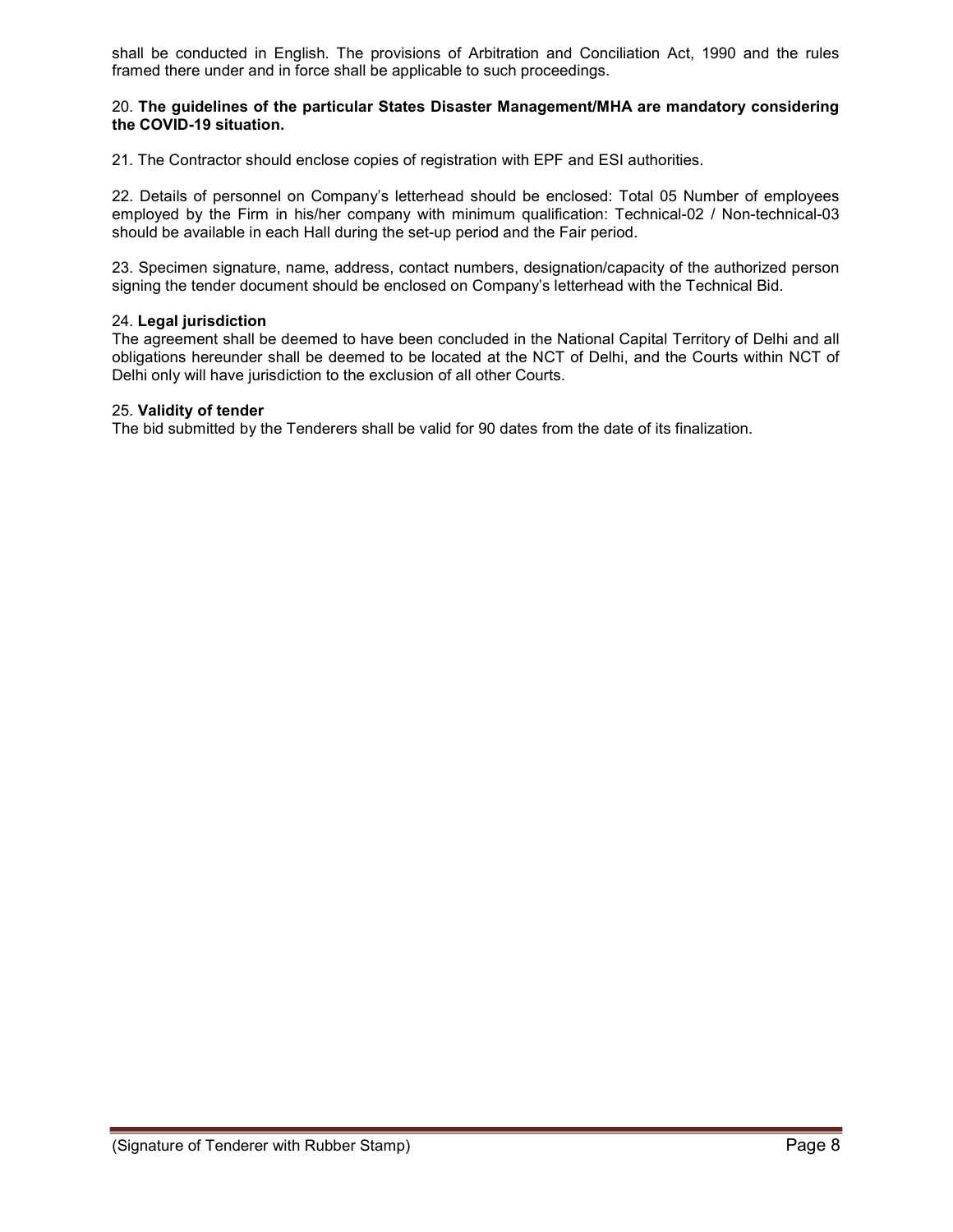## CONDITIONS SPECIFIC TO THE CONTRACT

- 1. The Tenderer shall bear all costs associated with the preparation of his Tender including cost of preparation for the purposes of clarification on the Tender, if so desired by NBT. NBT in no case will be responsible or liable for these costs, regardless of the conduct or outcome of the Tendering process.
- 2. Incomplete Tenders are liable to be rejected. It means Tenderer should quote for all items. If any item is missed or not quoted the whole Tender will be rejected.
- 3. The quantities mentioned in the schedule may be increased or reduced at the discretion of NBT and no claim in this regard shall be entertained. If considered necessary, any item could be dropped completely.
- 4. When deemed necessary, NBT may seek clarification on any aspect from the Tenderers. However, that would not entitle the Tenderer to change or cause any change in the rates or any part of the Tender. NBT may, if so desired, ask the Tenderer to give presentation for the purposes of clarification of the Tender. All expenses for this purpose as also for preparation of documents and other meetings will be borne by the Tenderer.
- 5. The Tenderers, in their own interest, are advised to inspect the site and see its physical condition before submitting Tenders at their own cost.
- 6. NBT will open the Tenders in the presence of the Tenderers or their authorized representatives, who may choose to be present at the following location:

National Book Trust, India Nehru Bhawan 5, Institutional Area, Phase – II, Vasant Kunj New Delhi – 110 070

- 7. The successful Bidder would be handed over the site for construction 2-5 days before the date of the Book Fair and the Bidder should start the work immediately.
- 8. The successful contractor must complete the work satisfactorily till 5.00 p.m., a day before start of the Book Fair. The normal timings of the book Fair will be from 11:00 a.m to 8:00 p.m. However, the timings of the Book Fair may be further increased at the discretion of NBT for which no extra claim by the contractor shall be entertained by NBT.
- 9. The contractor shall engage technically qualified personnel for executing the work.
- 10. Security money and performance guarantee amount shall be liable to be forfeited in case the contractor fails to complete the job within the stipulated time or if the job is not done satisfactorily as per the specifications. If the successful Bidder backs out after award of the contract, Earnest Money Deposit shall be forfeited and also the contractor will be blacklisted for work in future.
- 11. Insurance: It will be the responsibility of the successful Contractor to take a comprehensive insurance cover against fire, damage, pilferage, etc., at his own cost and submit the copy of such insurance policy documents to the Trust at the time of handing over the constructed site after completion of work. The Contractor should take necessary precautions to safeguard against possible hazards/accidents. NBT shall not be liable to pay any additional amount to the Contractor in case of any accident/mis-happening and loss to the items/equipment/facility of the Contractor in case no insurance cover is taken by the Contractor for the items/facility provided.
	- 11.1.1 The contractor shall indemnify and keep indemnified the NBT against all losses and claims for injuries or damage to any persons or any property whatsoever which may arise of or in consequence of the fabrication and maintenance of works and against all or in relation thereto.
	- 11.1.2 Before commencing execution of the work, the Contractor shall, without in any way limiting his obligations and responsibilities under this condition, obtain and deposit with the NBT, Contractor's "All Risk Policy" Insurance policy with the beneficiary as "National Book Trust, India". And also insure against any damage, loss or injury which may occur to any property or to any person (including any employee of the NBT) by or arising out of carrying out of the contract.

## 12. Liquidated Damages: In case of failure to complete the job in time, NBT shall impose a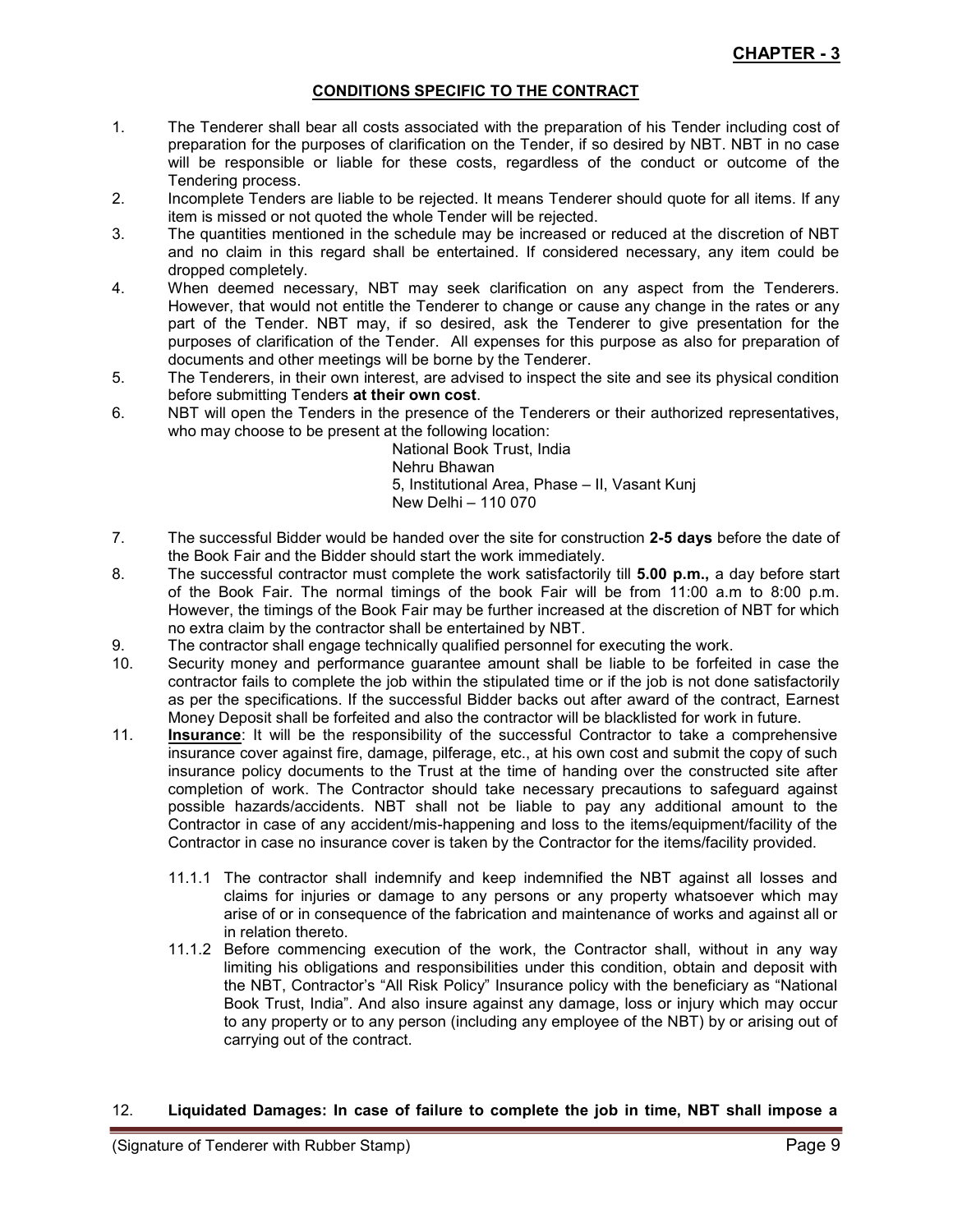penalty of Rs.10,000 per hour apart from legal action, which NBT may deem fit. The Bidders may also be blacklisted for future work. In such a situation, NBT shall have the right to make alternate arrangement for completion of the work through some other Bidders of its choice. In that event, the Performance Security Deposit amount will also be forfeited. Considering the above fact, both the parties agree that timely completion is essence of the contract.

- 13. The dismantling of structures should begin only after written permission from the Officer-In-Charge. But if it is done without prior permission and loss of any material or property, on the basis of complaint, if any, is brought to the notice of the Officer-In-Charge, the contractor will be liable to pay the entire amount of the loss thus incurred.
- 14. During the period of construction, the contractor shall have to make his own arrangement for facilities at Book Fair Ground such as water, electricity, security etc.
- 15. The contractor should insure his inventory at his own cost. In the event of any accident during the execution of work or during the period of the Fair, the contractor shall not be entitled to any compensation or claim from NBT for any loss to his personnel, articles, dead stock, furniture, fixtures, etc. on account of natural calamities/riots, etc.
- 16. The contractor will be responsible for the up-keep and maintenance of the entire structure constructed by him till the end of the Fair, for which no extra payment shall be made. Breakage and damages, if any, shall immediately be replaced / repaired without any extra cost.
- 17. 50% payment of the total quoted amount in the Financial Bid will be made to the contractor during the Fair (subject to applicable Income Tax and GST Rules), subject to a physical verification report of items/equipment/materials done by an approved Physical Verification Committee of NBT. The remaining actual payment shall be made at Headquarters within a month's time along with security deposit without any interest only after submission of the Final Invoice.
- 18. Income tax shall be deducted at source under the Act. Permanent Account Number (PAN) allotted by the Income Tax Authorities must be quoted in Chapter-7, without which the Tender is liable to be rejected.
- 19. NBT reserves the right to accept or reject any Tender, and to annul the Tender process and to reject all bids at any time prior to the award of the contract, without thereby incurring any liability to the affected Tenderer or Tenderers on the grounds for NBT's action.
- 20. NBT reserves the right to visit the Godown of the Tenderer at any time before award of the job to assess the worthiness of the Bidder.
- 21. The Contractor will not be allowed to sublet the work to any other contractor for providing any component during the Fair. Likewise, no co-sharing of the job will be permitted.
- 22. i) The Contractor, who is allotted the job, will be responsible for making sure that the wiring for electrical connections is shock free, insulated and laid in a non-hazardous manner, preferably in PVC / Insulated Pipe , to avoid any kind of mishap / accident. Any untoward incident happening due to faulty wiring / negligence will be sole responsibility of the Contractor.

ii) The Contractor will ensure that hangar structure is sturdy and strong enough to withstand winds, rain etc. Any untoward incident happening due to faulty hangar structure will be sole responsibility of the Contractor.

NBT will not be responsible for any claim or legal / financial issues arising out of any of the above two factors.

## 23. The decision of NBT with regard to all terms & conditions shall be final and binding.

- 24. If, at any time during performance of the contract, the contractor should encounter conditions impeding timely execution of the work, he shall promptly notify NBT in writing of the fact of delay, its likely duration and its cause(s). As soon as practicable, after receipt of the contractor's notice, NBT shall evaluate the situation and may at its discretion extend the contractor's time for performance.
- 25. On conclusion of the Fair, the contractor must remove the entire structure within one or two days as per the instructions of NBT.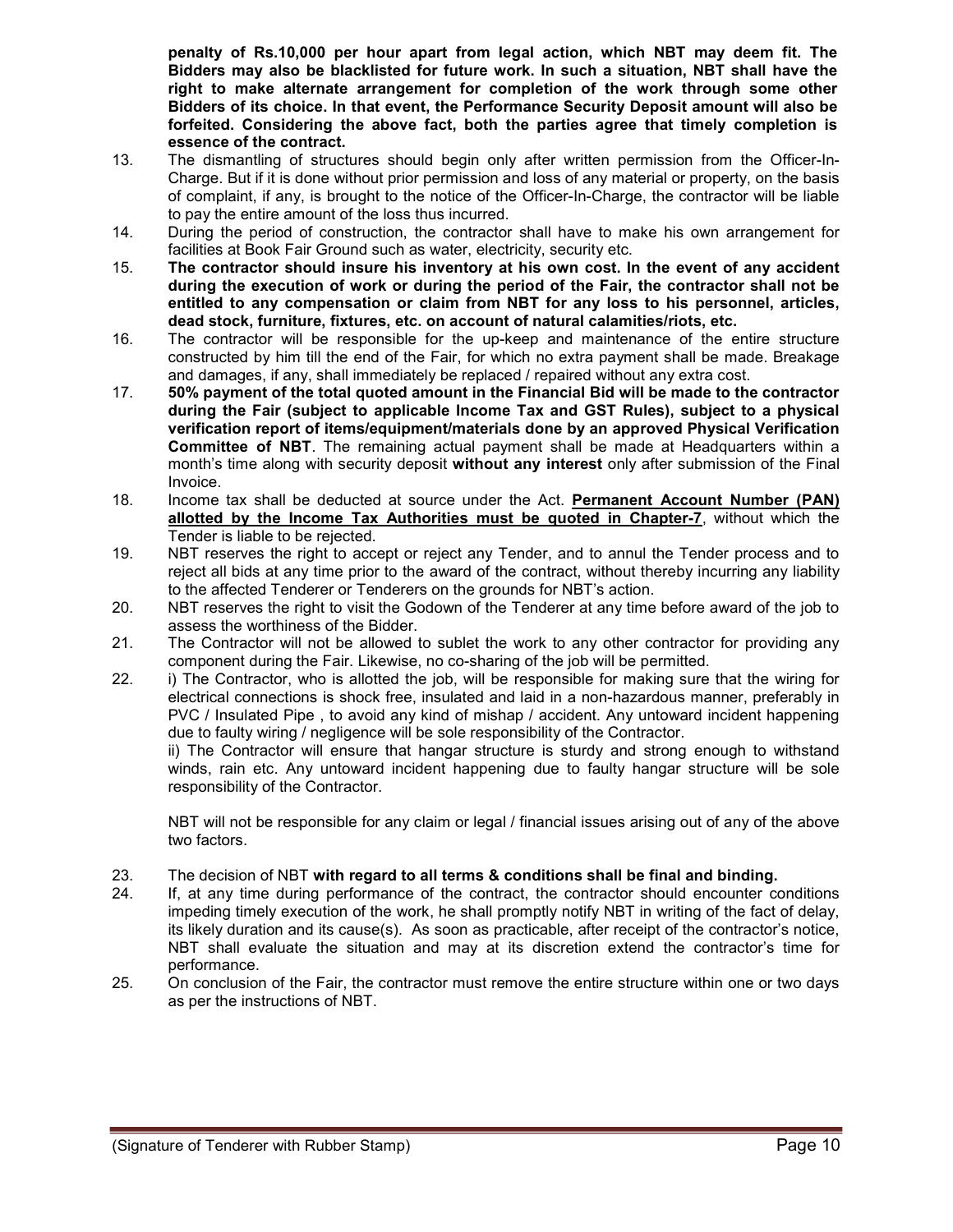26. In the event of items not being given as per the specifications, **penalty** will be imposed as under:

| <b>CIVIL CONSTRUCTION</b><br>А. |                         |                                          |  |  |
|---------------------------------|-------------------------|------------------------------------------|--|--|
| SI.<br>No.                      | Particular(s)           | Quantum of penalty                       |  |  |
| a)                              | <b>Stalls</b>           |                                          |  |  |
| $\mathbf{b}$                    | Auditorium              |                                          |  |  |
| C)                              | Office Block            |                                          |  |  |
| $\mathsf{d}$ )                  | Reception               |                                          |  |  |
| e)                              | Gate                    | 25% of the quoted rates of the component |  |  |
| $\mathbf{g}$                    | <b>Chemical Toilet</b>  |                                          |  |  |
| $f$ )                           | <b>Hangar Structure</b> |                                          |  |  |
| [g]                             | Carpet                  |                                          |  |  |
| h)                              | For other items         |                                          |  |  |

## B. ELECTRICAL FITTINGS & P.A. SYSTEM

| a            | For not providing specified lamps & bulbs            |                               |
|--------------|------------------------------------------------------|-------------------------------|
| $\mathbf{b}$ | Generator Set as per specification of capacity, etc. |                               |
| C)           | PA System & Microphone as per specification          | 20% of the quoted rate of the |
| $\mathsf{d}$ | Improper wiring                                      | component                     |
| e)           | Other work                                           |                               |

## 27. Validity of the Contract

The work order shall be valid till the Financial Year 2022-23 or completion of Book Fair, whichever is earlier. In case the Book Fair is not organized due to unavoidable reasons / any other reasons during the Financial Year 2022-23, then the contract will be treated as cancelled.

#### 28. The Director, NBT reserves the right to cancel the tender at any time without assigning any reason thereon.

## PLEASE NOTE:

- 1. Hand Sanitizer Bottle should be placed at the Entry Point of Hangar Structure for the public coming to visit the Book Fair. It should also be ensured that one person of the approved Contractor shall check and replace the empty Hand Sanitizer Bottle. Replacement of Bottle should be verified by the Officer In-Charge deputed to the Fair to avoid any confusion at the time of payment.
- 2. One Queue Manager may be provided at the Entry Point to avoid rush.
- 3. All equipments/materials being carried at the fair site for use in the Book Fair should be well sanitized.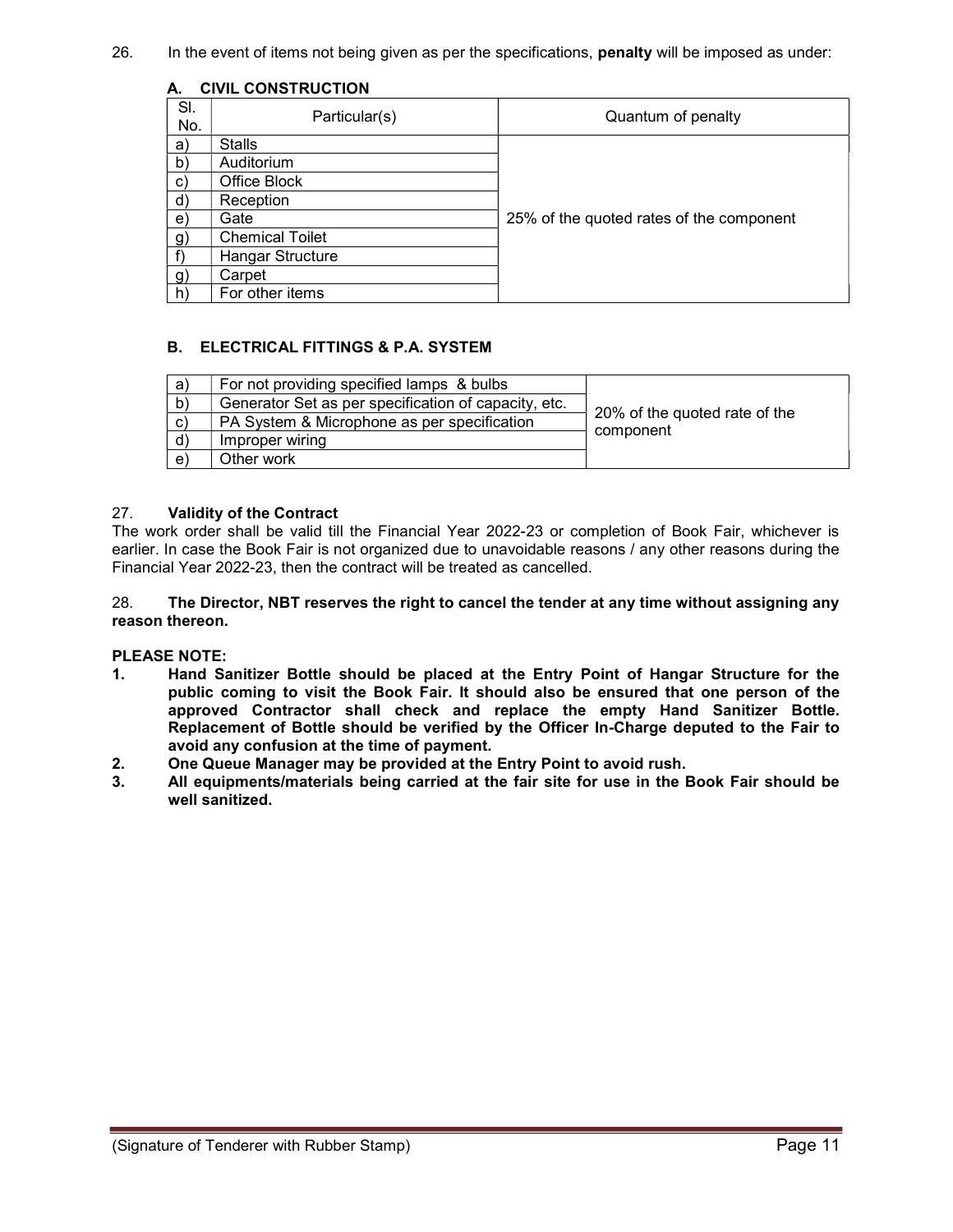## TERMS AND CONDITIONS (temporary air conditioning in hangars) ELECTRICAL

- 1. The Contractor has to design and decide the number of Air Conditioning units required for proposed area and intimate to the officer-in-charge. However, a package/split unit shall be provided @ 1.0 TR for 6 to 8 sq. mtr. depending upon the site conditions. Placement & lifting arrangements shall be made by the contractor at his cost. Nothing extra will be paid on this account.
- 2. Location of the outdoor and indoor units will be decided in consultation with officer in-charge.
- 3. In case any unit does not function during the currency of the fair, the contractor has to replace/ rectify the defects and make the unit operational within one hour otherwise proportional recovery for each unit for full day for the outage shall be made by NBT.
- 4. The Contractor should have at site adequate number of manpower such as operator, AC Mechanic, Electrician Fitter etc. and Spares like compressors, motors, copper piping, refrigerant and other items required for the upkeep and operation of the units.
- 5. The contractor has to maintain  $22 \pm 1.0$  Centigrade temperature inside the air conditioned area. The contractor must monitor the temperature on hourly basis at various locations and keep record of the same. If the temperature is not within the prescribed limits, action to supplement air conditioners will be taken up by the contractor. Nothing extra on this account shall be paid by NBT.
- 6. The contactor has to make arrangement for the watch and ward of the equipment installed/ spares.
- 7. The installation, testing and commissioning of all AC units must be completed one day before the event as time is the essence of the contract.
- 8. The contractor has to get acquainted with the height of Hanger at various locations of the fair, and accordingly the units must be planned and installed.
- 9. The contractor shall be responsible for the safety of the equipment and personnel, and NBT shall not be responsibility for this.
- 10. Any damage during installation / operation / removal caused to the Govt. / Pvt. Property shall be responsibility of the contractor. Necessary recovery shall be made on this account from the contractor.
- 11. No power supply will be permitted from inside the Halls for obtaining the air conditioning connections. Contractor has to arrange suitable size of cable/ switch to obtain power supply from available nearby source of supply.
- 12. The Contractor shall keep the units in uniformity.
- 13. The Contractor shall keep stand by additional units to replace any defective one.
- 14. The units need to be neatly painted and the switch boxes should be properly covered.
- 15. Necessary earthing must be done to all equipment and all safety precautions must to be taken during installation and operation.
- 16. The electrical consumption charges shall be borne by NBT. However the Contractor must use energy efficient equipment.
- 17. The rates quoted will be for full fair/event period.
- 18. The required room temperature will be mentioned during the whole Exhibition / Event period for which recovery will be made at the quoted rates and 10% as penalty on per sq.mtr. per hour basis of the affected area.
- 19. The duct should be fire retardant suitable to site including complete. hanging arrangements as required.
- 20. Cables connected to units/panels should be properly dressed / thim bled, and properly covered at crossing lanes to avoid any accident.
- 21. Only Air-cooled/ Split AC/ package unit shall be used for providing air conditioning in the Hangar. Therefore, before quoting the rates, the bidder may consider the same.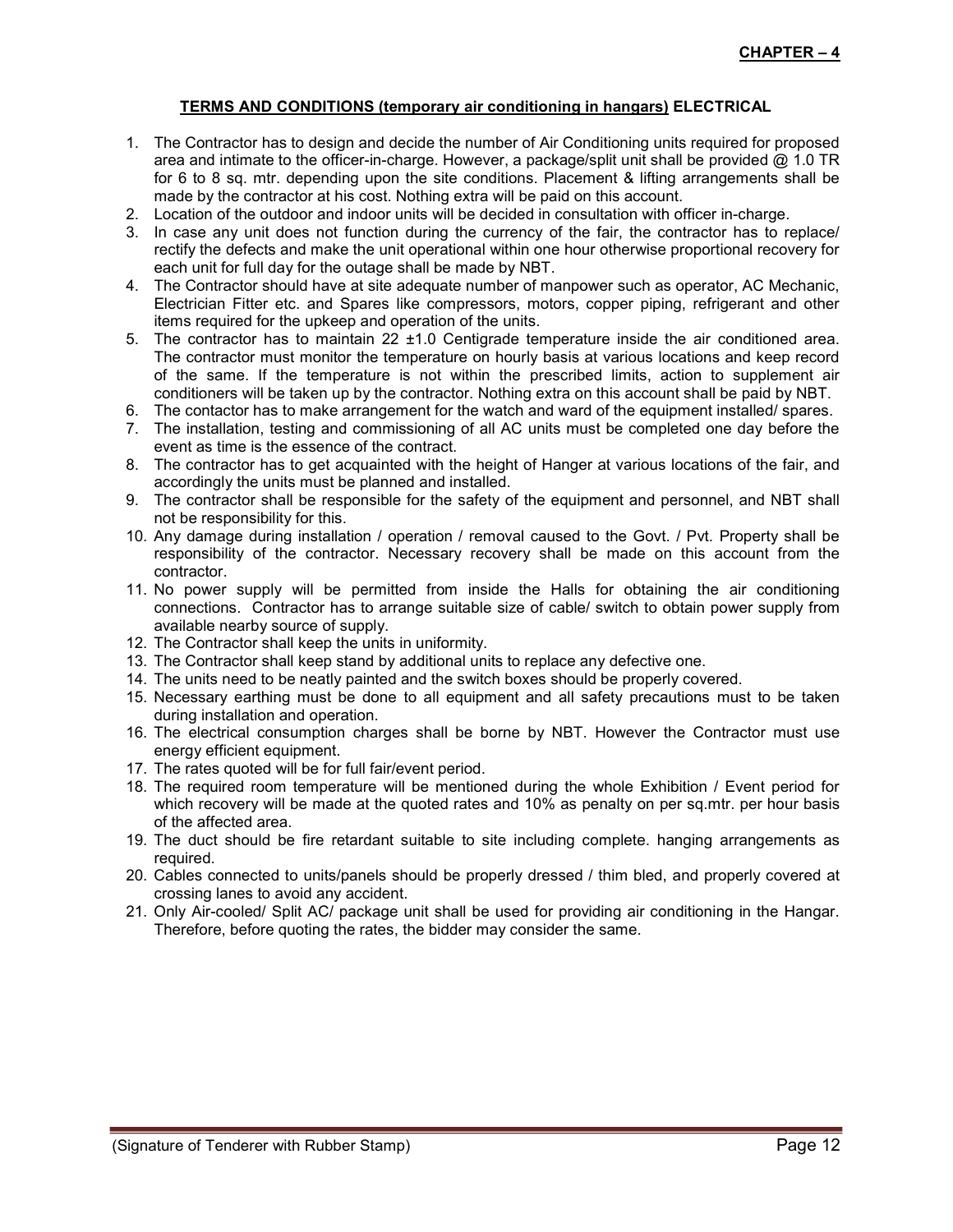## Parameters for executing the work (Technical Bid - Qualification Criteria)

- 1. Earnest Money Deposit (EMD) for Rs.50,000/- should be enclosed with the Technical Bid.
- 2. The bidder document should be properly indexed with page numbers.
- 3. The firm has to declare the Company profile such as partnership deed/proprietorship/company/ MOA/AOA/Bylaws, etc. (copy of proof must be enclosed).
- 4. The firm should have the experience of working with Central or State Government / Public Sector Undertakings or Autonomous bodies for 05 years in the similar field. (Please Note: It is mandatory to enclose the copies of three Completion certificates of any of last three years out of 5 Financial Years i.e. 2016-17, 2017-18, 2018-19, 2019-20 and 2020-21 showing work of minimum (average) amount of Rs.15.00 lakh done/executed in each year in support of claim as per Annexure-I.
- 5. Certified certificate copy by Chartered Accountant as per Annexure-1 showing average turnover of Rs.50.00 lakhs in any of last three years out of 5 Financial Years i.e. 2016-17, 2017-18, 2018-19, 2019-20 and 2020-21.
- 6. The Bidder should have engaged an electrical supervisor, who possesses a valid electrical supervisor license issued by the Chief Electrical Inspector of a State or any other competent authority to undertake the electrical work properly. A copy of the license of the supervisor should be attached with the Tender Document. An undertaking should be provided on the Company's letter head stating that the Company has engaged the services of the electrical supervisor.
- 7. The approved Contractor should visit the fair ground and submit the layout/design of the fair site to DD(Exh.) prior to the start of the Book Fair for final vetting. In case of any changes in the layout/designs, the same will be informed to the Contractor.
- 8. Audited copies of three years' Annual Accounts i.e. Profit & Loss Account, Balance Sheet, Annexures from the last 05 consecutive years (Financial Years: 2016-17, 2017-18, 2018-19, 2019-20 and 2020-21) should be enclosed.
- 9. Self-attested copy of the Income Tax Returns for the last 05 years (Financial Years: 2016-17, 2017-18, 2018-19, 2019-20 and 2020-21) should be enclosed.
- 10. Self-attested copies of Registration under GST Act and GST Return for last quarter (2021-22) (Form 3B & GSTR 1, etc.) should be enclosed.
- 11. Self-attested copy of PAN card.
- 12. An Affidavit of Rs.100/- duly signed and stamped by Notary stating that the firm has not been debarred or blacklisted by any Government, Quasi Government, PSU or Autonomous Organization is required to be enclosed (Photocopy of the affidavit will not be accepted). The issue date of Affidavit should not be older than one month from the last date of submission of the Tender document, If found, the technical bid will be rejected.
- 13. The details on Company's letterhead of the person signing the Tender document must be provided with ID proof in the following format with attestation by one or more partners/Board of Director:

|     | Name                                                  |  |
|-----|-------------------------------------------------------|--|
|     | Designation of the Person signing the Tender document |  |
|     | Contact No.                                           |  |
| -4. | Specimen Signature                                    |  |

- 14. In case of Private Limited/Limited Company:- Board resolution for authorizing signatory shall be enclosed.
- 15. The Contractor shall enclose copies of registration with EPF and ESI authorities.
- 16. Details of personnel on Company's letterhead should be enclosed. Total 05 number of employees employed by the Firm in his/her Company with minimum qualification: Technical-02 / Nontechnical-03 should be available during the set-up period and the book fair period.
- 17. The Bidder must submit an Undertaking (Annexure-II) on its Company's Letterhead stating that all works related to erecting of hangar structure, fabrication of stalls, installation of PA system, electrification (including wiring/cabling with properly taped and markings), etc. are done as per terms and conditions and as per the specifications of the Tender. The undertaking is required to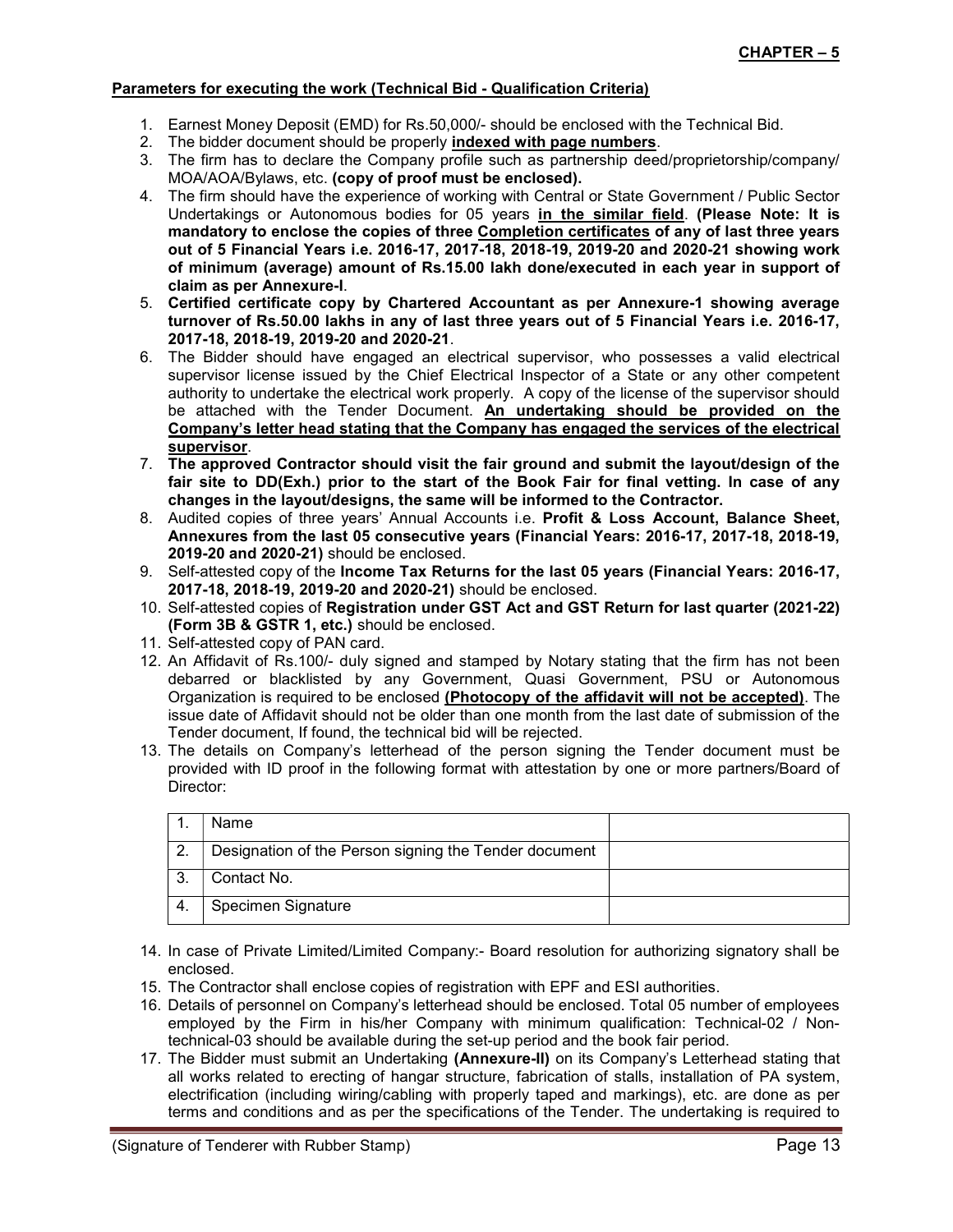be submitted to the Officer-Incharge of the Fair after completion of the work and before start of the book fair. In case of any accident or untoward incident, the Contractor will be held solely responsible.

## UNDERTAKING

- 1. I/We undertake that I/We have carefully studied all the terms and conditions and understand the parameters of the proposed work of NBT and shall abide by them.
- 2. I/We further undertake that all the information given in this tender are true and correct in all respects and I/We hold the responsibility for the same.

(Signature of the Bidder with stamp of the firm)

Date : \_\_\_\_\_\_\_\_\_\_\_\_\_\_\_\_\_\_\_\_\_\_\_

Place: **and the set of the set of the set of the set of the set of the set of the set of the set of the set of the set of the set of the set of the set of the set of the set of the set of the set of the set of the set of t**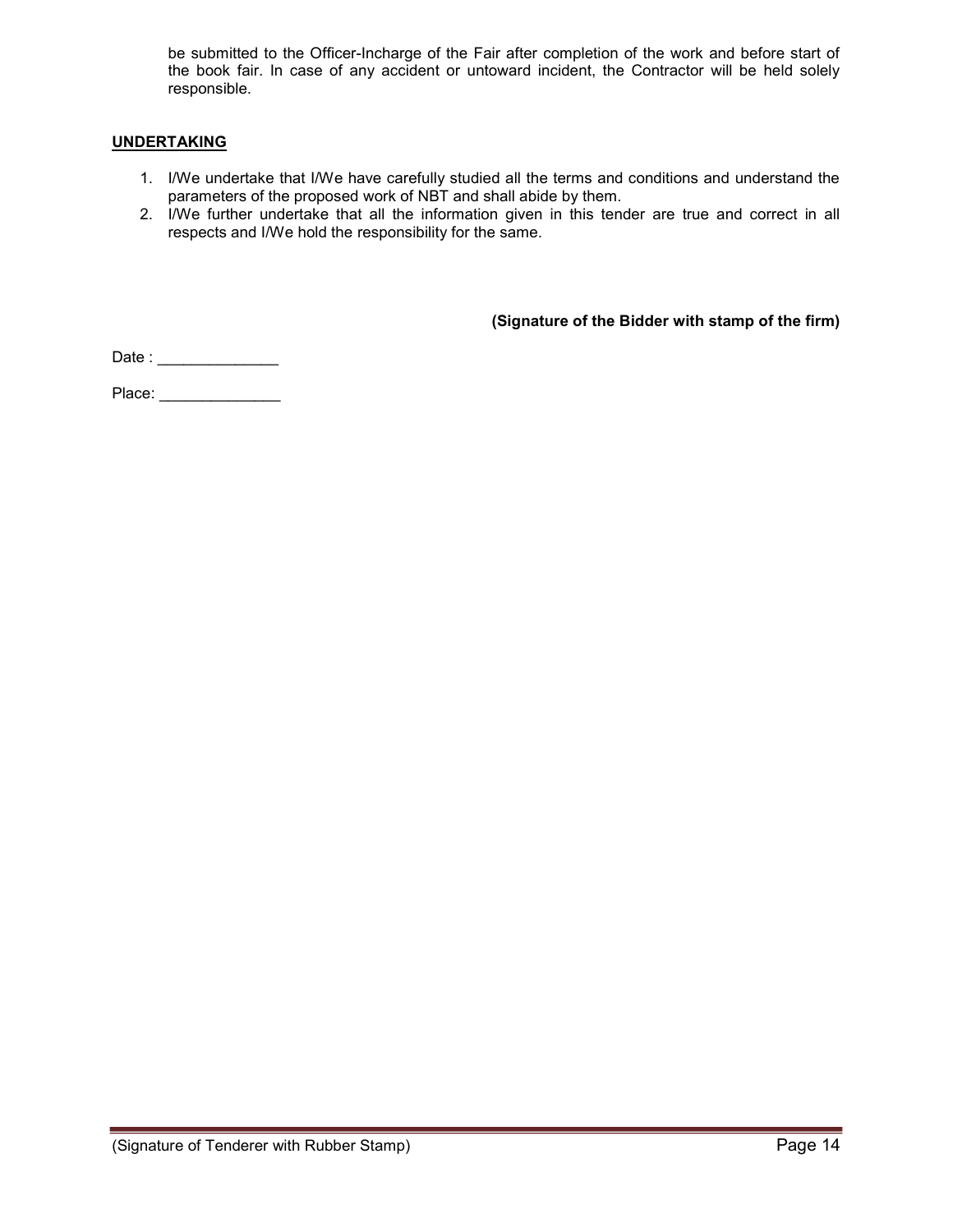# Specification of Work/ Bill of Quantity for fabrication of stalls for "Amritsar Book Fair (Punjab)" to be organized by NBT

| SI.<br>No.               | <b>Particulars</b>                                                                                                                                                                                                                                                                                                                                                                                                                                                                                                                                                                                                                                                                                                                                                                                                                                                                                                                                                                                                                                                                                                                                                                                                                                                                                                                                                                                                                                                                                                                                                                                                                                                                                                                                                                                                                                                                                                                                                                                                                                                                                                                                                                                                                                                                                                                                            | Appx./<br><b>Estimated</b><br>Quantity |
|--------------------------|---------------------------------------------------------------------------------------------------------------------------------------------------------------------------------------------------------------------------------------------------------------------------------------------------------------------------------------------------------------------------------------------------------------------------------------------------------------------------------------------------------------------------------------------------------------------------------------------------------------------------------------------------------------------------------------------------------------------------------------------------------------------------------------------------------------------------------------------------------------------------------------------------------------------------------------------------------------------------------------------------------------------------------------------------------------------------------------------------------------------------------------------------------------------------------------------------------------------------------------------------------------------------------------------------------------------------------------------------------------------------------------------------------------------------------------------------------------------------------------------------------------------------------------------------------------------------------------------------------------------------------------------------------------------------------------------------------------------------------------------------------------------------------------------------------------------------------------------------------------------------------------------------------------------------------------------------------------------------------------------------------------------------------------------------------------------------------------------------------------------------------------------------------------------------------------------------------------------------------------------------------------------------------------------------------------------------------------------------------------|----------------------------------------|
|                          |                                                                                                                                                                                                                                                                                                                                                                                                                                                                                                                                                                                                                                                                                                                                                                                                                                                                                                                                                                                                                                                                                                                                                                                                                                                                                                                                                                                                                                                                                                                                                                                                                                                                                                                                                                                                                                                                                                                                                                                                                                                                                                                                                                                                                                                                                                                                                               |                                        |
| $\frac{\mathsf{A}}{1}$ . | <b>Structure</b><br>The hanger with Aluminum structure with waterproof and fire retardant sheet<br>should be strong enough to sustain high speed wind/rain pressure. The hanger<br>structure should cover 80 stalls (3x3 Mtr.) and 10 Stalls (2x2 Mtr.) with having<br>passage of 4 mtr. (at least) in between the line of stalls/stands with entry and exit<br>gate. Wooden platform of 9" height made with 19mm thick hard board and bed<br>supported with providing 2"x2" wooden batons in properly leveled having no<br>undulation, create no sound on using and covered with brand (*)new laminated<br>carpet (two colour, one for stall and other colour for passage) on complete area.<br>75 ceiling/pedestal fans are required to cover up the entire area of<br>stalls/passage. Auditorium of size 15mtr. X 25mtr. (with orange panels on all<br>sides) is also required within/outside the hanger structure. The entire Hangar<br>structure should be surrounded by Tin Wall and new Blue/White Cloth Wall (4<br>sides). At least 10 metal light should be provided one day before start of<br>the Book Fair for setting-up/ display of Books by publishers in<br>evening/night. The flex/branding of the book fair may be affixed/ provided<br>on Iron Frame on the entry (which is two or three side as per the discretion<br>of NBT having a triangular size of approx. 80 or 100 x 25 or 30 mt.) on the<br>Hangar structure in the form of Gate / fasad as per the design provided by<br>NBT (both side of the entrance as per the requirement) and also branding<br>Inside the hangar (top). Specifications/size to be provided separately. Also<br>2 hoardings of size 20 x 20 is required. (Design to be provided by NBT).<br>Kindly refer to the picture enclosed at the last page of the tender. Hangar<br>should be properly closed in the night for security reasons.<br>In case the Auditorium is required to be constructed outside the Hangar<br>structure, the wooden platform with brand new synthetic laminated carpet<br>(as per the specification mention below) is also required in the Auditorium.<br>*providing & laying on hire basis a brand new laminated carpet, non-<br>wooven needle punch carpet of genuine fibre minimum overall weight 1000<br>gm/ sgm (+ 5%) having minimum 3.90 mm thickness preferable containing | 25 x 60 sq. mtr.<br>(1500 sq. mtr.)    |
|                          | 375 gm polyester fibre or equivalent fibre (+ 5%) and the carpet should not<br>loss the thickness more than 25% after 1000 impact and of required<br>shades & laying with approved adhesive or double side tape wherever<br>required etc. as per the direction of Officer-In-Charge, I/C covering with<br>polythene sheet till the inauguration of a fair. Using a brand new laminated<br>carpet.                                                                                                                                                                                                                                                                                                                                                                                                                                                                                                                                                                                                                                                                                                                                                                                                                                                                                                                                                                                                                                                                                                                                                                                                                                                                                                                                                                                                                                                                                                                                                                                                                                                                                                                                                                                                                                                                                                                                                             |                                        |
| 2.                       | Stall: Size 3m x 3m<br>Stalls with computerized lettering on vinyl cutting name fascia (with flag<br>numbering) in English/Regional Language of size 3m x3m, each with prefab<br>octonorm system of the same colour in each stall, consisting of 9 MS shelves of<br>size 96"x8.5" with 2" depth duly powder coated in white colour Or 27 Wire Mesh<br>Shelves, 6 LED light (each of 18 watts), one octonorm table for counter of the<br>same colour, two black cushioned chair with arms, a plug point for computer,<br>one mayur jug with cold water facility (20 ltr.) on per day basis, one new Dustbin<br>and one kanat of good quality of size 3mx3m size with provision of proper<br>hanging system for covering/closing the stall after the Book Fair timings. The                                                                                                                                                                                                                                                                                                                                                                                                                                                                                                                                                                                                                                                                                                                                                                                                                                                                                                                                                                                                                                                                                                                                                                                                                                                                                                                                                                                                                                                                                                                                                                                     | $50 - 80$                              |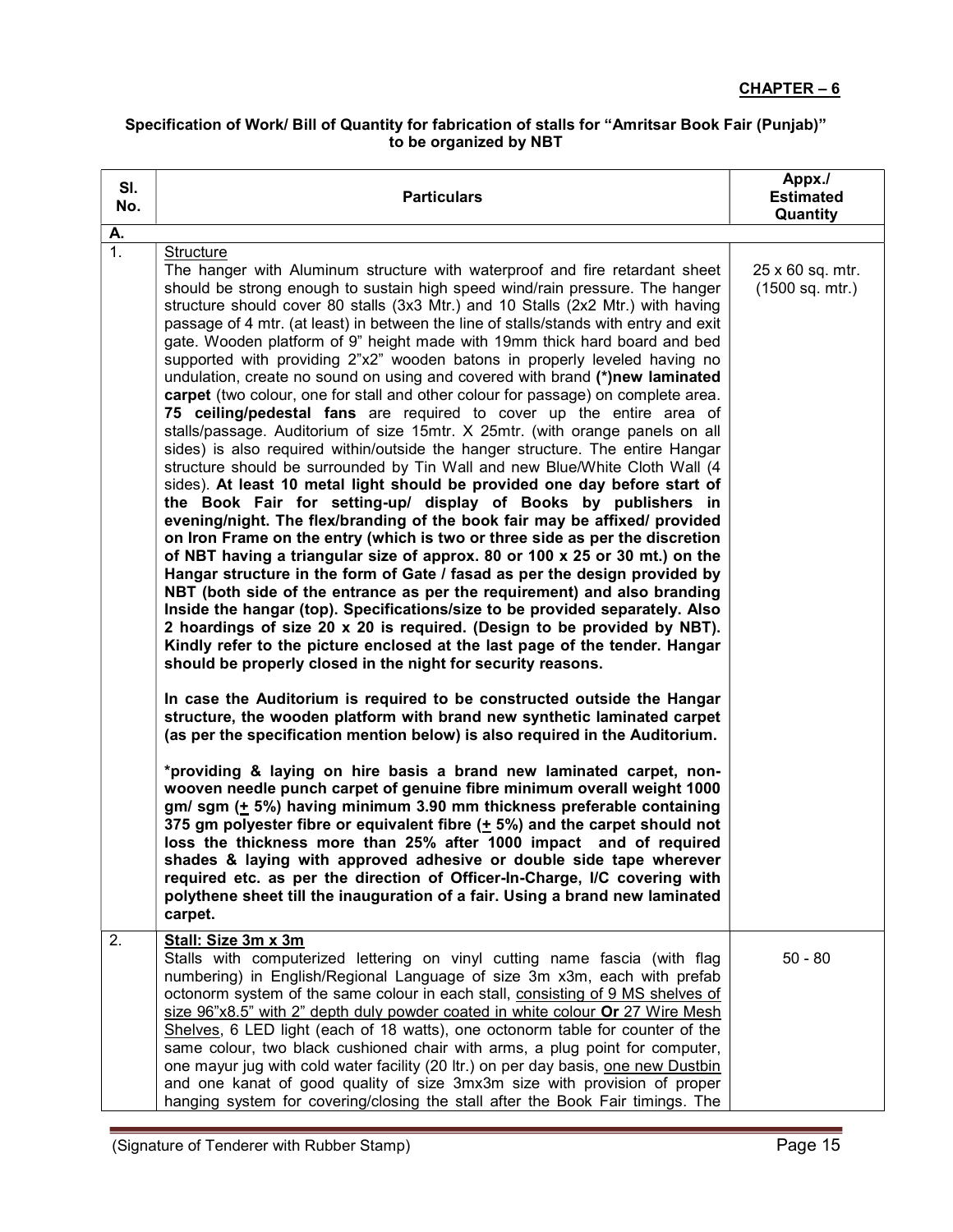|    |    | kanat should be made available to the participants a day before start of the Book      |                |
|----|----|----------------------------------------------------------------------------------------|----------------|
|    |    | Fair. 4mtr.x4mtr. Polythene to cover the books is also required in each stall.         |                |
|    |    | Laying & fixing of new brand laminated carpet(*) in the entire passage of              |                |
|    |    | indoor hall including the stall area, in case where structure is not required,         |                |
|    |    | should be provided by the contractor)                                                  |                |
| 3. |    | Stall: Size 2m X 2m                                                                    |                |
|    |    | Stalls with computerized lettering on vinyl cutting name fascia (with flag             | $10 - 20$      |
|    |    | numbering) in English/Regional Language of size 2m x2m, each with prefab               |                |
|    |    | octonorm system of the same colour in each stall, consisting of 6 MS shelves of        |                |
|    |    | size 60"x8.5" with 2" depth duly powder coated in white colour, 6 LED light (each      |                |
|    |    | of 18 watts), one octonorm table for counter of the same colour, two black             |                |
|    |    | cushioned chair with arms, a plug point for computer, one mayur jug with cold          |                |
|    |    | water facility (20 ltr.) on per day basis, one new Dustbin and one kanat of good       |                |
|    |    | quality of size 2m x 2m size with provision of proper hanging system for               |                |
|    |    | covering/closing the stall after the Book Fair timings. The kanat should be made       |                |
|    |    | available to the participants a day before start of the Book Fair. 4mtr.x4mtr.         |                |
|    |    | Polythene to cover the books is also required in each stall.                           |                |
|    |    | Laying & fixing of new brand laminated carpet( $*$ ) in the entire passage of          |                |
|    |    | indoor hall including the stalls/stands area, in case where structure is not           |                |
|    |    | required, should be provided by the contractor)                                        |                |
| 4. |    | Chemical Toilet block 4' x4' (if required)                                             | $4 - 6$        |
|    |    | With necessary tap fittings and fixtures including washbasin with the provision of     |                |
|    |    | water tanker on the top having the capacity of 1000 Ltr of water on daily basis,       |                |
|    |    | doors (with key and lock system) with provision of water flow. Electrical fitting      |                |
|    |    | with bulb for sufficient light in toilet area as well as way to toilets (each separate |                |
|    |    | for Ladies and Gents)                                                                  |                |
| 5. |    | Gate Size: (width 24'xheight 24') and as per design given by the office                | $\overline{2}$ |
|    |    | Material: Metallic frame on all four sides lettering on flex. Provision of 12 LED      |                |
|    |    | Halogen lights of 150 watts (4 LED each in 3 block/column) should be done in           |                |
|    |    | each entry gate to have proper visions for the visitors during night. Four 150 watt    |                |
|    |    | LED halogen light may also be provided for each gate to have sufficient                |                |
|    |    | illumination in the night.                                                             |                |
| 6. |    | Individual rate need to be quoted for each item from $S.No.7(a)$ to $7(g)$             |                |
|    |    |                                                                                        |                |
|    | a) | Backdrop in the size of 30'x8' with flex on wooden frame with lettering on             | 3              |
|    |    | flex of approved shade                                                                 |                |
|    | b) | Dais: Size 30'x20'x11/2' in height made of wooden platform with new brand              | $\mathbf 1$    |
|    |    | laminated synthetic carpet(*) with needle punch of blue/red colour; table              |                |
|    |    | 15'x3' with table cloth and frill in front, one lightening lamp, 10 wooden             |                |
|    |    | cushioned arm chairs, 25 ceiling fan/pedestal fans and 10 standing Air                 |                |
|    |    | Conditioner (2.5 ton each)should be made available two days before                     |                |
|    |    | starting of the Book Fair for press conference. The date and timing will be            |                |
|    |    | informed separately by officer In-charge). Decoration of stage and dais                |                |
|    |    | with fresh flowers / flowers arrangements in consultation with officers in-            |                |
|    |    | charge along with arrangement of 24 Mineral Water Bottles (200 ML) for                 |                |
|    |    | Dais and Name plates at the Dias (10) along with the provision of Green                |                |
|    |    | Room of 36 Sq. Mtr. as per the direction of the officer in-charge.                     |                |
|    | c) | Podium with frill along with NBT Logo (size as per requirement)                        | 1              |
|    | d) | Complete PA System and audio recording of inaugural function and                       |                |
|    |    | other programmes along with provision of playing instrumental music                    |                |
|    |    | during the Book Fair                                                                   |                |
|    |    | Hanging Speakers (6) and Big speakers (4)                                              | 1              |
|    |    | Microphone HIFI (8 fixed with stand and 6 cordless microphone) (14)<br>Ш.              |                |
|    | e) | Sofa Sets (3 seater) with white covers along with 4 central tables                     | 16             |
|    | f) | Chairs with white cover for seat and back                                              | 150            |
|    | g) | Queue Manager                                                                          | 12             |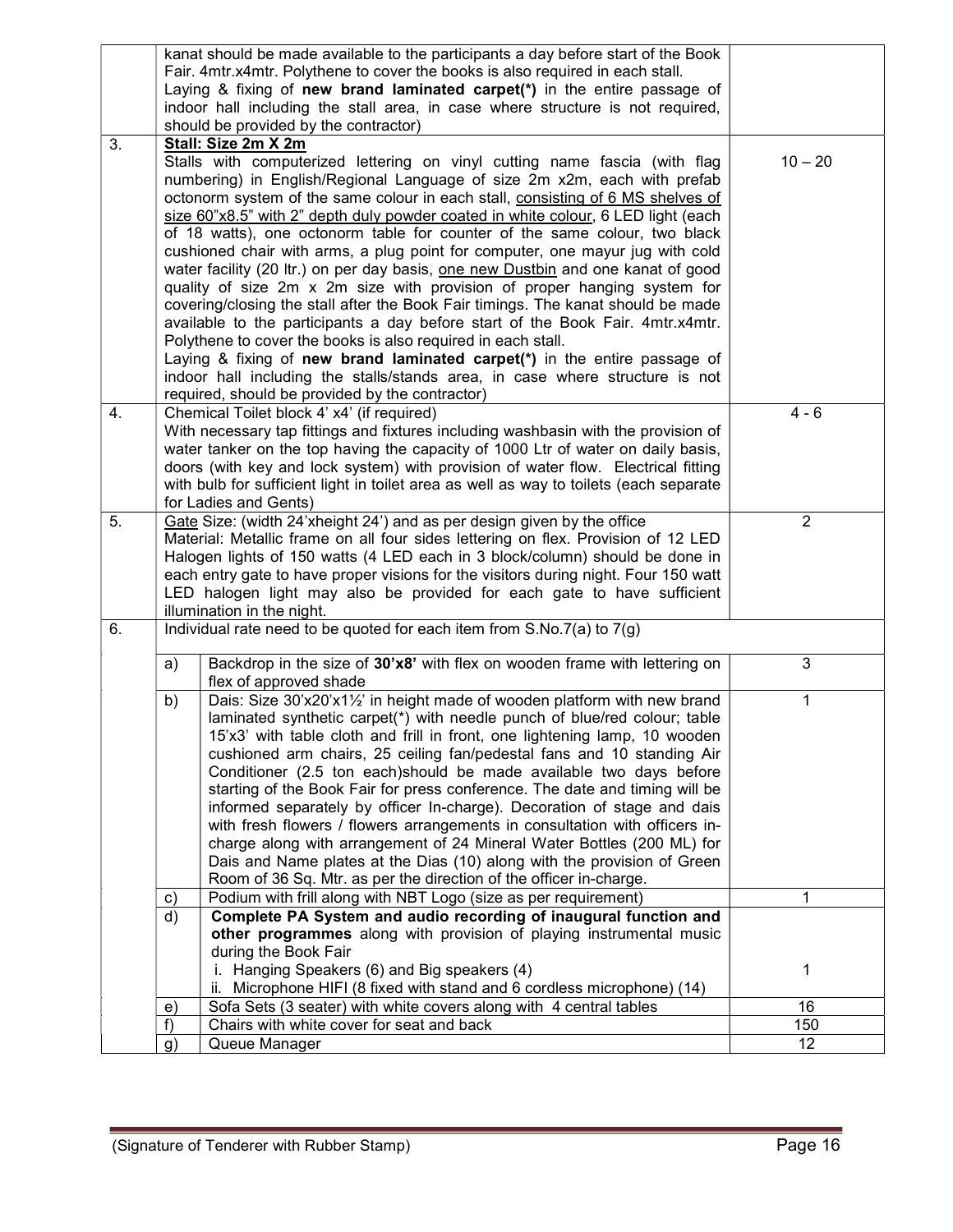| 7.                |               | Brand new laminated carpet(*) for floor area (same specification as given for<br>carpet in structure at s.no. 1) | 1000 sq. mtr         |
|-------------------|---------------|------------------------------------------------------------------------------------------------------------------|----------------------|
| 8.                |               | Ground Net (Green)                                                                                               | 1500 sq. mtr.        |
| 9.                |               | Pots with seasonal flowers/plants                                                                                | 60                   |
| 10.               |               | Fire Fighting Equipment (CO <sup>2</sup> Water and powder mix with refilling dates) with                         | 40                   |
|                   |               | one trained personnel with proper uniform for operating Fire Fighting Equipment.                                 |                      |
| 11.               |               | New brand Dustbins (Big Size) Plastic with cover (Picture attached)                                              | 10                   |
| 12.               |               | List of participants of size 12' x 6' (one each in English/ Regional language)                                   | 6                    |
|                   |               | Schedule of programs of size 12' x 6' (one each in English/Regional language)                                    |                      |
|                   |               | Two Layout Designs of Book Fair of size 12'x6'                                                                   |                      |
| 13.               |               | Indicator 6' x 3' (English/Regional language)                                                                    | 10                   |
| $\overline{14}$ . |               | Sweepers for cleaning of ground are required one day before start of the Book                                    | 3                    |
|                   |               | Fair and till the end of the Book Fair (10:00 a.m. to 8:00 p.m.)                                                 |                      |
| 15.               |               | Security personnel round the clock are required one day before start of the Book                                 |                      |
|                   |               | Fair and till the end of the Book Fair: (*) Rates may be given on per day basis                                  |                      |
|                   | only:         |                                                                                                                  |                      |
|                   | a)            | Supervisor                                                                                                       | 1                    |
|                   | b)            | Guards                                                                                                           | 3                    |
| 16.               |               | Fresh painted Steel Almirah with lock and key (Full Size) - (0.90 x 0.40 x 1.97 m)                               | 1                    |
| $\overline{17}$ . |               | Wooden platform                                                                                                  | 500 sq. mtr.         |
| 18.               |               | Preparation of Hoardings (Size: 10'x10' / 20'x10' / 5'x3' / 20'x20' / 12'x12')                                   | 3000 sq. ft.         |
| $\overline{19}$ . |               | (*) Additional items, if required - (Rates may be given for full duration)                                       |                      |
|                   | a)            | Wooden/steel tables 5'x2'                                                                                        | 5                    |
|                   | b)            | Octonorm Table for display of Books                                                                              | 50                   |
|                   | $\mathbf{c})$ | Three orange Octonorm Panel Wall                                                                                 | 30                   |
|                   | d)            | Ceiling/Pedestal Fan                                                                                             | 50                   |
|                   | e)            | Wall Screen (Size 52") with provision of relaying live programmes                                                | 1                    |
|                   | f)            | Wooden garden bench                                                                                              | 5                    |
|                   | g)            | Reclining chair                                                                                                  | 5                    |
|                   | h)            | <b>Hydraulic Stool</b>                                                                                           | 5                    |
|                   | $\vert$ )     | Hammocks                                                                                                         | $\overline{5}$       |
|                   | i)            | Executive chair (wooden)                                                                                         | 50                   |
|                   | $\mathsf{k}$  | Pagoda (2.5mtr.x2.5 mtr.)                                                                                        | $\overline{5}$       |
|                   | $\vert$       | Pagoda (5mtr.x5mtr.)                                                                                             | $\overline{5}$       |
|                   | m)            | Executive 2 seater sofa-set                                                                                      | 15                   |
|                   | n)            | Executive 3 seater sofa-set                                                                                      | 15                   |
|                   | $\circ)$      | Central table                                                                                                    | $\overline{5}$       |
|                   | p)            | Tin Wall                                                                                                         | 1000 sq. mtr.        |
|                   | q)            | Cloth Wall                                                                                                       | 1000 sq. mtr.        |
|                   | r)            | Preparation and fixing of Flex/Banners on good quality (2.5'x5' Size - as                                        | 50                   |
|                   |               | per layout provided by NBT. The location for fixing of flex/banners will be                                      |                      |
|                   |               | informed by Officer In-charge.                                                                                   |                      |
|                   | S)            | Polythene                                                                                                        | 500 Sq. mtr.         |
|                   | t)            | Speaker                                                                                                          | 5                    |
|                   | u)            | Microphone HIFI                                                                                                  | 5                    |
|                   | V)            | Water jug (Mayur jug) with drinking water on daily basis                                                         |                      |
|                   | W)            | Air Conditioner (per ton)                                                                                        | 50                   |
|                   | X)            | LED Wall Screen of Size 8'x6' with Ramp (With operator) P5                                                       |                      |
|                   | y)            | Handsfree Touchless Foot operated Hand Sanitizer Stand with 1 Litre                                              | 04 on daily basis    |
|                   |               | Sanitizer Bottle                                                                                                 |                      |
|                   | Z)            | Non-contact digital infrared Thermometer Machine with running condition                                          | 02 for entire period |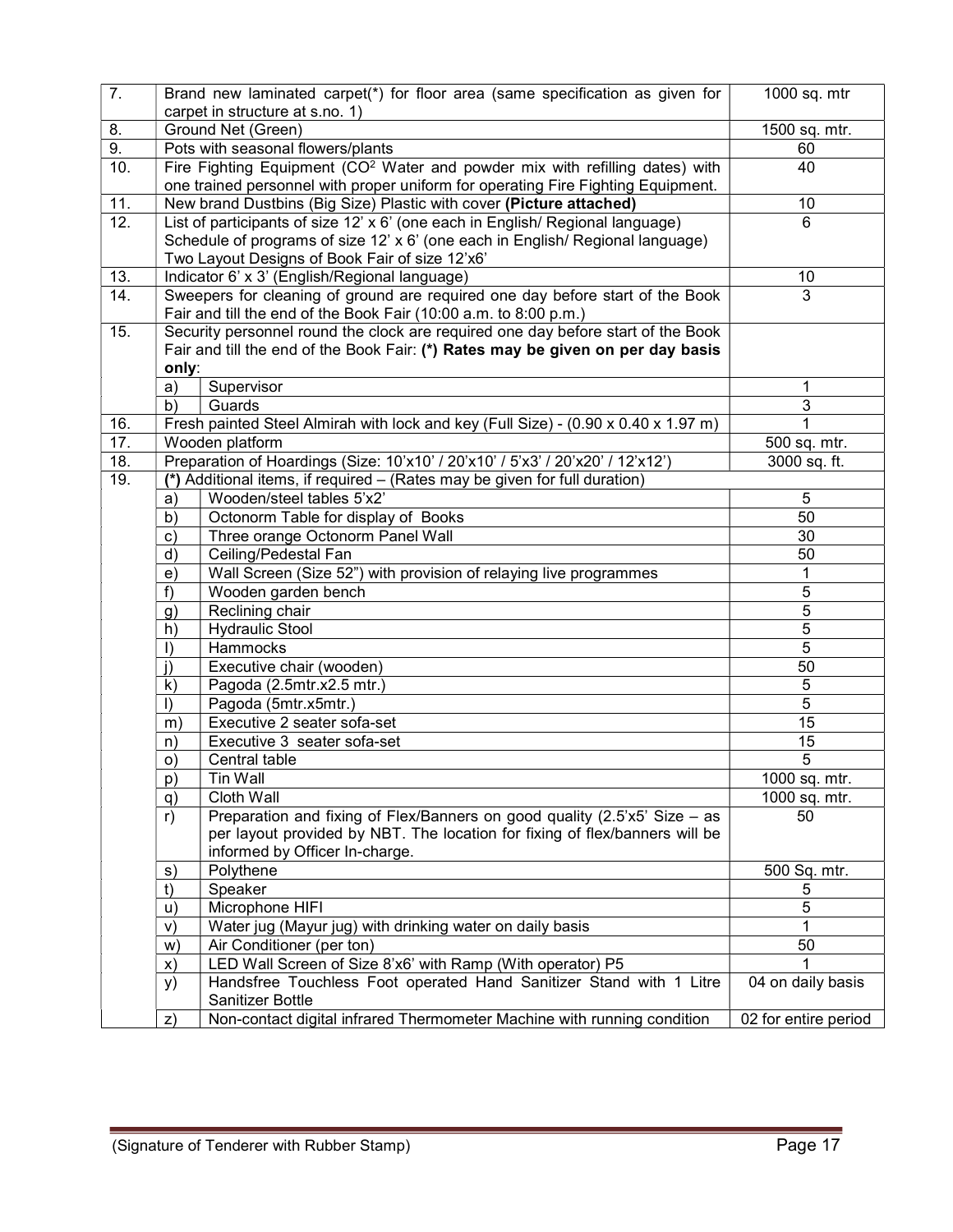(\*) The Contractor has to quote the rates against each of the items/furniture/equipment. These rates shall be taken into account while finalizing the tender. However, on demand of NBT, the contractor has to provide any of one or all the items/furniture/equipment as per the work-order to be issued by NBT prior to start of the Book Fair, failing which suitable penalty as deemed fit will be taken.

|     | <b>B. Installation of Electrical fitting</b>                                                                                                                                                                                                                                                                                                                                                                                                                                                                                                                                                                                                                                                                                                                                                                                                                                                                                                                                                                                                                                                                                                                                                                                                                                                                                                                                                                                                                                                                                                                                                                                                                                                                                                                                                                                                                                     |                               |  |  |
|-----|----------------------------------------------------------------------------------------------------------------------------------------------------------------------------------------------------------------------------------------------------------------------------------------------------------------------------------------------------------------------------------------------------------------------------------------------------------------------------------------------------------------------------------------------------------------------------------------------------------------------------------------------------------------------------------------------------------------------------------------------------------------------------------------------------------------------------------------------------------------------------------------------------------------------------------------------------------------------------------------------------------------------------------------------------------------------------------------------------------------------------------------------------------------------------------------------------------------------------------------------------------------------------------------------------------------------------------------------------------------------------------------------------------------------------------------------------------------------------------------------------------------------------------------------------------------------------------------------------------------------------------------------------------------------------------------------------------------------------------------------------------------------------------------------------------------------------------------------------------------------------------|-------------------------------|--|--|
| 20. | LED Metal lights of 150 Watt similar to Philips lamps with adjustable beam and<br>angle complete with lamps and necessary wiring                                                                                                                                                                                                                                                                                                                                                                                                                                                                                                                                                                                                                                                                                                                                                                                                                                                                                                                                                                                                                                                                                                                                                                                                                                                                                                                                                                                                                                                                                                                                                                                                                                                                                                                                                 | 50                            |  |  |
| 21. | Halogen LED Lights of 150 Watt with adjustable beam and angle complete with<br>sufficient lighting and necessary wiring                                                                                                                                                                                                                                                                                                                                                                                                                                                                                                                                                                                                                                                                                                                                                                                                                                                                                                                                                                                                                                                                                                                                                                                                                                                                                                                                                                                                                                                                                                                                                                                                                                                                                                                                                          | 30                            |  |  |
| 22. | Zero watt Led colored / decorative bulbs                                                                                                                                                                                                                                                                                                                                                                                                                                                                                                                                                                                                                                                                                                                                                                                                                                                                                                                                                                                                                                                                                                                                                                                                                                                                                                                                                                                                                                                                                                                                                                                                                                                                                                                                                                                                                                         | 2000                          |  |  |
| 23. | Open Day Light (each of 400 watt)                                                                                                                                                                                                                                                                                                                                                                                                                                                                                                                                                                                                                                                                                                                                                                                                                                                                                                                                                                                                                                                                                                                                                                                                                                                                                                                                                                                                                                                                                                                                                                                                                                                                                                                                                                                                                                                | 10                            |  |  |
| 24. | Silent Generator set: The generator should be in operational condition one<br>day before start of the Book Fair and till the conclusion of the Fair.                                                                                                                                                                                                                                                                                                                                                                                                                                                                                                                                                                                                                                                                                                                                                                                                                                                                                                                                                                                                                                                                                                                                                                                                                                                                                                                                                                                                                                                                                                                                                                                                                                                                                                                             |                               |  |  |
|     | <b>FOR HANGAR</b>                                                                                                                                                                                                                                                                                                                                                                                                                                                                                                                                                                                                                                                                                                                                                                                                                                                                                                                                                                                                                                                                                                                                                                                                                                                                                                                                                                                                                                                                                                                                                                                                                                                                                                                                                                                                                                                                |                               |  |  |
|     | One 125 KVA Generator set (with fuel and operator) for full duration                                                                                                                                                                                                                                                                                                                                                                                                                                                                                                                                                                                                                                                                                                                                                                                                                                                                                                                                                                                                                                                                                                                                                                                                                                                                                                                                                                                                                                                                                                                                                                                                                                                                                                                                                                                                             | 1                             |  |  |
|     | One 62 KVA Generator set (with fuel and operator) for full duration                                                                                                                                                                                                                                                                                                                                                                                                                                                                                                                                                                                                                                                                                                                                                                                                                                                                                                                                                                                                                                                                                                                                                                                                                                                                                                                                                                                                                                                                                                                                                                                                                                                                                                                                                                                                              | 1                             |  |  |
| 25. | Main line connection for total job from electric and generator set sources and<br>providing a line for connection inside the stalls/ stands of participants,<br>illumination of Main Gate and toilet, area of the exhibition ground and any other<br>area of the ground, if required with proper and sufficient supply. It shall be the<br>duty of the contractor to get the temporary electric connection for the fair at his<br>own cost one day before start of the Book Fair. The contractor shall arrange<br>installation of the connection, tendering of Security Deposit etc., to Government<br>Authorities at his own cost. Only actual consumption charges will be reimbursed<br>-to contractor by NBT on production of original bill by the contractor. In case of<br>any problem for getting electric connection, it shall be the sole responsibility of<br>the contractor to provide adequate supply through hiring more generators at his<br>own cost one day before start of the Book Fair and no extra payment shall be<br>given to contractor for hiring and providing such extra generator, if any.<br>Note:<br>1. Providing power connection of various connected rating from switch board in<br>various stands and with suitable size of cooper/aluminum 31/2 /4 core<br>armoured cable and earth wire controlled with suitable capacity switchgear<br>such as ICTPN, ICSPN/MCB i/c end termination laying of cable in floor,<br>trench, carpets and tapping with power supply from permanent DB of the<br>Ground i/c connections interconnection and maintenance during the fair<br>period. (The cables and other wiring needs to be put under the wooden<br>ramps/rubber covering mat etc. under the carpet on ground floor.<br>2. Only one time payment as quoted by the Tenderer will be made in case of<br>any increase or decrease in number of stalls. | 1                             |  |  |
| 26. | Street light iron poles (20'x2-1/2")                                                                                                                                                                                                                                                                                                                                                                                                                                                                                                                                                                                                                                                                                                                                                                                                                                                                                                                                                                                                                                                                                                                                                                                                                                                                                                                                                                                                                                                                                                                                                                                                                                                                                                                                                                                                                                             | 25                            |  |  |
| 27. | Preparation & distribution of Handbills through Hawkers (Bilingual) on both<br>sides of the good quality of paper (8x10 Size)-As per layout provided by NBT                                                                                                                                                                                                                                                                                                                                                                                                                                                                                                                                                                                                                                                                                                                                                                                                                                                                                                                                                                                                                                                                                                                                                                                                                                                                                                                                                                                                                                                                                                                                                                                                                                                                                                                      | 10000                         |  |  |
| 28. | Preparation of Posters on good quality (15"x18" Size)-As per layout provided by<br><b>NBT</b>                                                                                                                                                                                                                                                                                                                                                                                                                                                                                                                                                                                                                                                                                                                                                                                                                                                                                                                                                                                                                                                                                                                                                                                                                                                                                                                                                                                                                                                                                                                                                                                                                                                                                                                                                                                    | 1000                          |  |  |
| 29. | Photography (Photographs should be provided in the DVD and Pen Drive after<br>the Book Fair). 100 photographs of inauguration and other important<br>programmes are required in high Resolution in Album form in consultation with<br>Officer In-charge                                                                                                                                                                                                                                                                                                                                                                                                                                                                                                                                                                                                                                                                                                                                                                                                                                                                                                                                                                                                                                                                                                                                                                                                                                                                                                                                                                                                                                                                                                                                                                                                                          | Per day basis<br>(for 9 days) |  |  |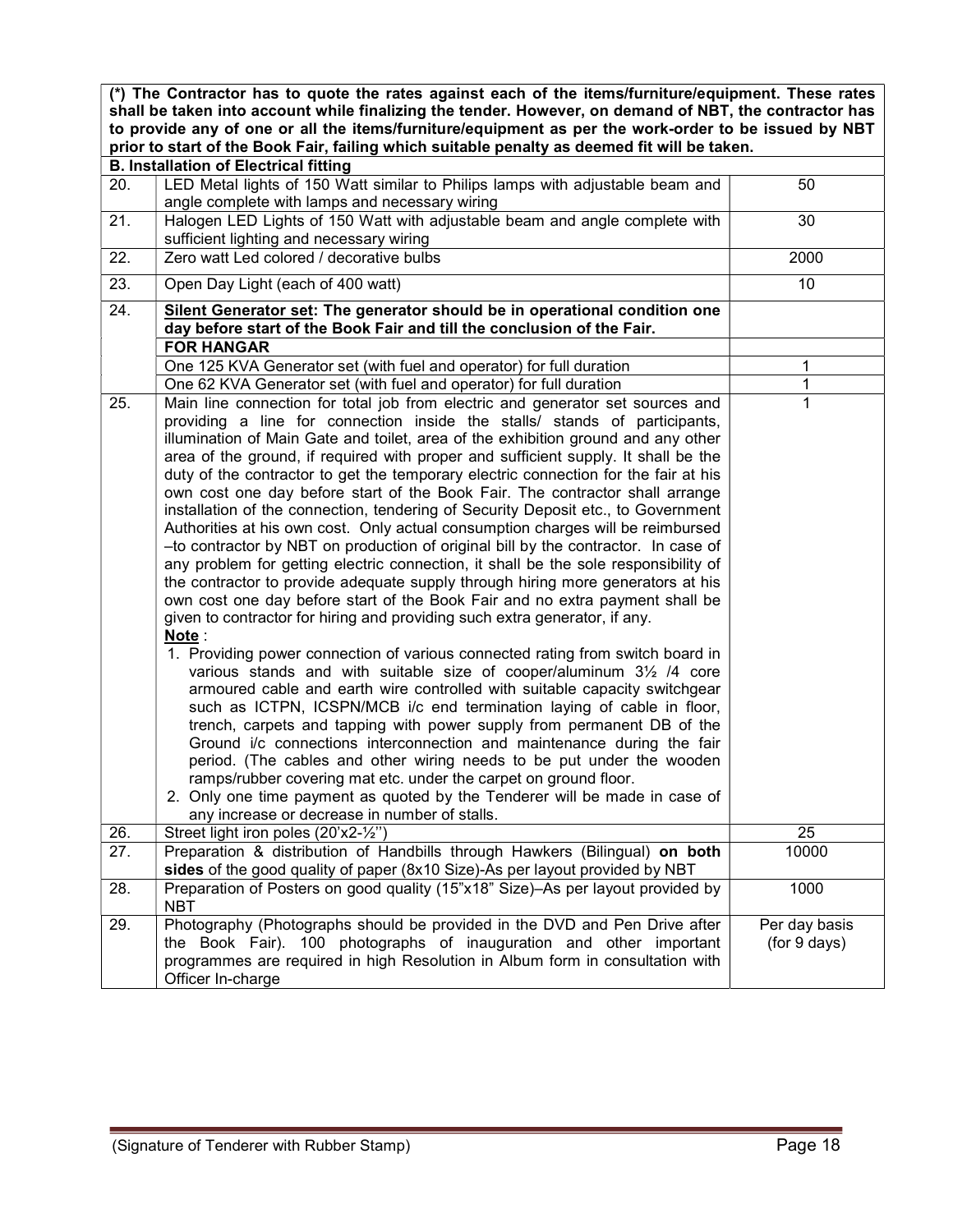| 30. | Videography (All Programmes should be provided in HD format and high                      | Per day basis |
|-----|-------------------------------------------------------------------------------------------|---------------|
|     | ' Resolution. The same should be provided in the DVD and Pen Drive after the <sub>1</sub> | (for 9 days)  |
|     | Book Fair)                                                                                |               |

Requirement may increase or decrease as per decision of Competent Authority.

(\*) The contractor is required to submit (with the letter of acceptance after our issuing of work order) a self-declaration (on the Company's letterhead with stamp/seal) certifying that the quality and specification of the carpet has been adhered to, as per the tender above.

Please Note — While submitting the pro-forma / final bill(s) for payment, please mention HSN/SAC Code on the bill(s)

- (i) SAC Code for Event/Exhibition/Book Fair is 998596
- (ii) SAC Code for Tender document Fee is 9997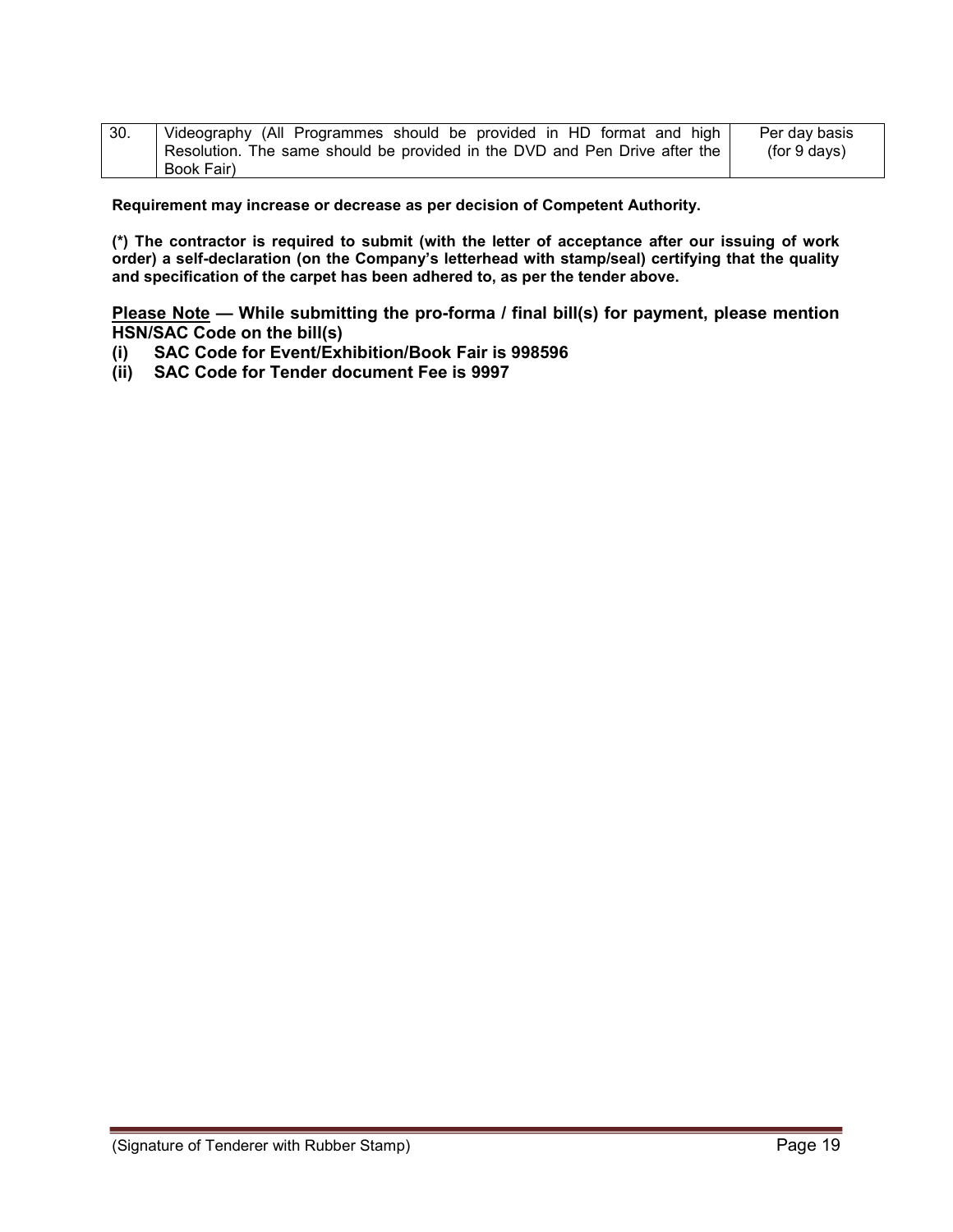# TENDER FORM – II (FINANCIAL BID)

#### Specification of Work/ Bill of Quantity for fabrication of stalls for "Amritsar Book Fair (Punjab)" Book Fair

| А.<br>$\overline{1}$ .<br><b>Structure</b><br>25 x 60 sq.<br>The hanger with Aluminum structure with waterproof and<br>mtr. (1500<br>fire retardant sheet should be strong enough to sustain<br>high speed wind/rain pressure. The hanger structure<br>sq. mtr.)<br>should cover 80 stalls (3x3 Mtr.) and 10 Stalls (2x2 Mtr.)<br>with having passage of 4 mtr. (at least) in between the<br>line of stalls/stands with entry and exit gate. Wooden<br>platform of 9" height made with 19mm thick hard board<br>and bed supported with providing 2"x2" wooden batons in<br>properly leveled having no undulation, create no sound on<br>using and covered with brand (*)new laminated carpet<br>(two colour, one for stall and other colour for passage) on<br>complete area. 75 ceiling/pedestal fans are required to<br>cover up the entire area of stalls/passage. Auditorium of<br>size 15mtr. X 25mtr. (with orange panels on all sides) is<br>also required within/outside the hanger structure. The<br>entire Hangar structure should be surrounded by Tin Wall<br>and new Blue/White Cloth Wall (4 sides). At least 10<br>metal light should be provided one day before start of<br>the Book Fair for setting-up/ display of Books by<br>publishers in evening/night. The flex/branding of the<br>book fair may be affixed/ provided on Iron Frame on<br>the entry (which is two or three side as per the | <b>Total for full</b><br>Rate per<br>duration<br>unit<br>for full<br>duration<br>(in Rs.)<br>(in Rs.) |
|-------------------------------------------------------------------------------------------------------------------------------------------------------------------------------------------------------------------------------------------------------------------------------------------------------------------------------------------------------------------------------------------------------------------------------------------------------------------------------------------------------------------------------------------------------------------------------------------------------------------------------------------------------------------------------------------------------------------------------------------------------------------------------------------------------------------------------------------------------------------------------------------------------------------------------------------------------------------------------------------------------------------------------------------------------------------------------------------------------------------------------------------------------------------------------------------------------------------------------------------------------------------------------------------------------------------------------------------------------------------------------------------------------------------|-------------------------------------------------------------------------------------------------------|
|                                                                                                                                                                                                                                                                                                                                                                                                                                                                                                                                                                                                                                                                                                                                                                                                                                                                                                                                                                                                                                                                                                                                                                                                                                                                                                                                                                                                                   |                                                                                                       |
| discretion of NBT having a triangular size of approx.<br>80 or 100 x 25or 30 mt.) on the Hangar structure in the<br>form of Gate / fasad as per the design provided by<br>NBT (both side of the entrance as per the<br>requirement) and also branding Inside the hangar<br>(top). Specifications/size to be provided separately.<br>Also 2 hoardings of size 20 x 20 is required. (Design<br>to be provided by NBT). Kindly refer to the picture<br>enclosed at the last page of the tender. Hangar should<br>be properly closed in the night for security reasons.<br>In case the Auditorium is required to be constructed<br>outside the Hangar structure, the wooden platform<br>with brand new synthetic laminated carpet (as per the<br>specification mention below) is also required in the<br>Auditorium.<br>* providing & laying on hire basis a brand new<br>laminated carpet, non-wooven needle punch carpet of<br>genuine fibre minimum overall weight 1000 gm/ sgm<br>(+ 5%) having minimum 3.90 mm thickness preferable<br>containing 375 gm polyester fibre or equivalent fibre<br>$(1, 5%)$ and the carpet should not loss the thickness                                                                                                                                                                                                                                                           |                                                                                                       |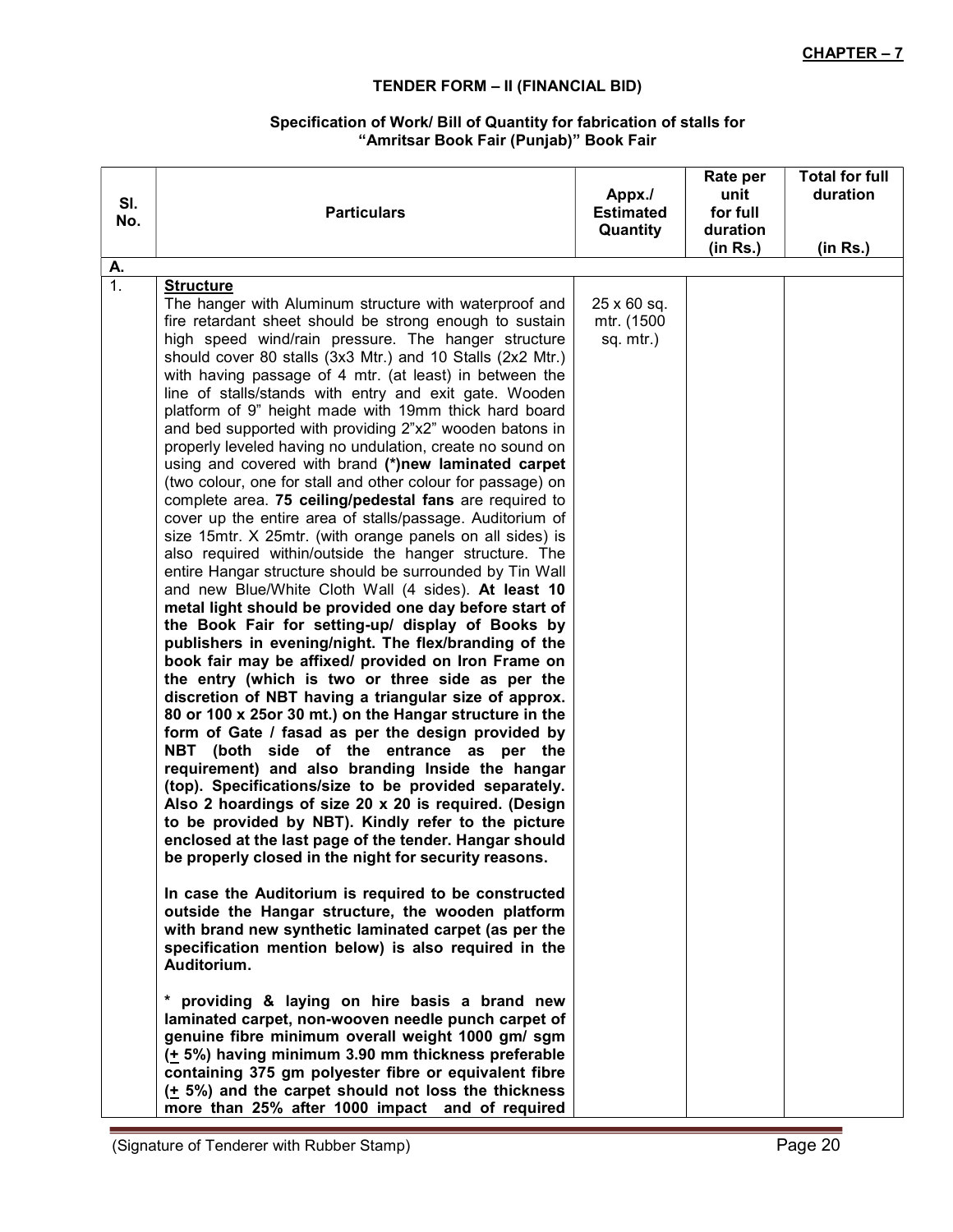|    | shades & laying with approved adhesive or double                  |                |  |
|----|-------------------------------------------------------------------|----------------|--|
|    | side tape wherever required etc. as per the direction             |                |  |
|    | of Officer-In-Charge, I/C covering with polythene                 |                |  |
|    | sheet till the inauguration of a fair. Using a brand new          |                |  |
|    | laminated carpet.                                                 |                |  |
| 2. | Stall: Size 3m x 3m                                               |                |  |
|    | Stalls with computerized lettering on vinyl cutting name          | $50 - 80$      |  |
|    | fascia (with flag<br>numbering) in English/Regional               |                |  |
|    |                                                                   |                |  |
|    | Language of size 3m x3m, each with prefab octonorm                |                |  |
|    | system of the same colour in each stall, consisting of 9          |                |  |
|    | MS shelves of size 96"x8.5" with 2" depth duly powder             |                |  |
|    | coated in white colour Or 27 Wire Mesh Shelves, 6 LED             |                |  |
|    | light (each of 18 watts), one octonorm table for counter of       |                |  |
|    | the same colour, two black cushioned chair with arms, a           |                |  |
|    | plug point for computer, one mayur jug with cold water            |                |  |
|    | facility (20 ltr.) on per day basis, one new Dustbin and one      |                |  |
|    | kanat of good quality of size 3mx3m size with provision of        |                |  |
|    | proper hanging system for covering/closing the stall after        |                |  |
|    | the Book Fair timings. The kanat should be made                   |                |  |
|    | available to the participants a day before start of the Book      |                |  |
|    | Fair. 4mtr.x4mtr. Polythene to cover the books is also            |                |  |
|    | required in each stall.                                           |                |  |
|    | Laying & fixing of new brand laminated carpet(*) in the           |                |  |
|    | entire passage of indoor hall including the stalls/stands         |                |  |
|    | area, in case where structure is not required, should be          |                |  |
|    |                                                                   |                |  |
|    | provided by the contractor)                                       |                |  |
| 3. | Stall: Size 2m X 2m                                               |                |  |
|    | Stalls with computerized lettering on vinyl cutting name          | $10 - 20$      |  |
|    | fascia (with flag numbering) in English/Regional                  |                |  |
|    | Language of size 2m x2m, each with prefab octonorm                |                |  |
|    | system of the same colour in each stall, consisting of 6          |                |  |
|    | MS shelves of size 60"x8.5" with 2" depth duly powder             |                |  |
|    | coated in white colour, 6 LED light (each of 18 watts), one       |                |  |
|    | octonorm table for counter of the same colour, two black          |                |  |
|    | cushioned chair with arms, a plug point for computer, one         |                |  |
|    | mayur jug with cold water facility (20 ltr.) on per day basis,    |                |  |
|    | one new Dustbin and one kanat of good quality of size 2m          |                |  |
|    | x 2m size with provision of proper hanging system for             |                |  |
|    | covering/closing the stall after the Book Fair timings. The       |                |  |
|    | kanat should be made available to the participants a day          |                |  |
|    | before start of the Book Fair. 4mtr.x4mtr. Polythene to           |                |  |
|    | cover the books is also required in each stall.                   |                |  |
|    | Laying & fixing of new brand laminated carpet(*) in the           |                |  |
|    | entire passage of indoor hall including the stalls/stands         |                |  |
|    | area, in case where structure is not required, should be          |                |  |
|    | provided by the contractor)                                       |                |  |
|    | Chemical Toilet block 4' x4' (if required)                        | $4 - 6$        |  |
| 4. | With necessary tap fittings and fixtures including                |                |  |
|    |                                                                   |                |  |
|    | washbasin with the provision of water tanker on the top           |                |  |
|    | having the capacity of 1000 Ltr of water on daily basis,          |                |  |
|    | doors (with key and lock system) with provision of water          |                |  |
|    | flow. Electrical fitting with bulb for sufficient light in toilet |                |  |
|    | area as well as way to toilets (each separate for Ladies          |                |  |
|    | and Gents)                                                        |                |  |
| 5. | Gate Size: (width 24'xheight 24') and as per design given         | $\overline{2}$ |  |
|    | by the office                                                     |                |  |
|    | Material: Metallic frame on all four sides lettering on flex.     |                |  |
|    | Provision of 12 LED Halogen lights of 150 watts (4 LED            |                |  |
|    | each in 3 block/column) should be done in each entry              |                |  |
|    | gate to have proper visions for the visitors during night.        |                |  |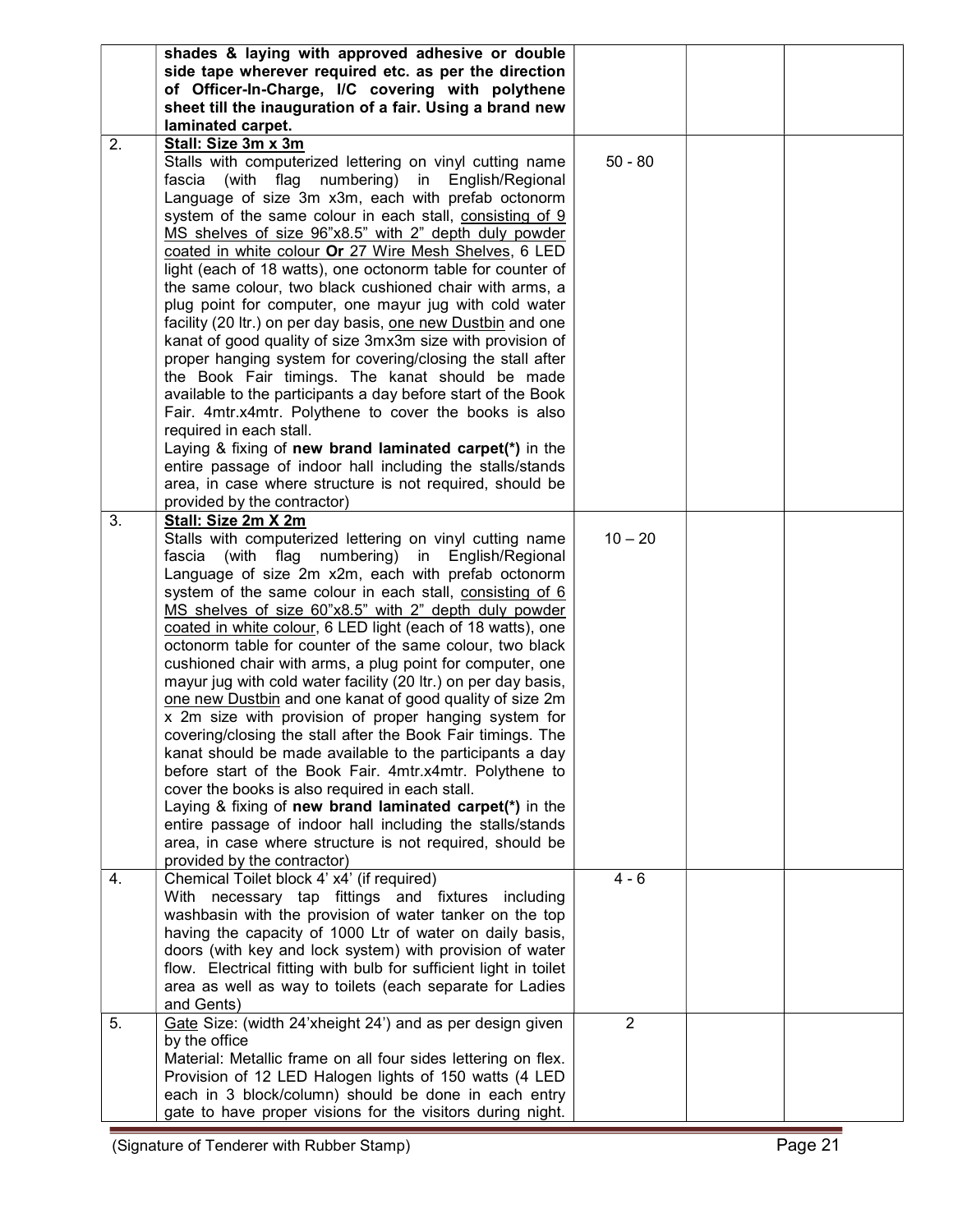|     | Four 150 watt LED halogen light may also be provided for                      |                                                                                                                 |                 |  |
|-----|-------------------------------------------------------------------------------|-----------------------------------------------------------------------------------------------------------------|-----------------|--|
| 6.  |                                                                               | each gate to have sufficient illumination in the night.<br>Individual rate need to be quoted for each item from |                 |  |
|     |                                                                               | $S.No.6(a)$ to $(g)$                                                                                            |                 |  |
|     | a)                                                                            | Backdrop in the size of 30'x8' with flex on wooden                                                              | 3               |  |
|     |                                                                               | frame with lettering on flex of approved shade                                                                  |                 |  |
|     | b)                                                                            | Dais: Size 30'x20'x11/2' in height made of wooden                                                               | 1               |  |
|     |                                                                               | platform with new brand laminated synthetic                                                                     |                 |  |
|     |                                                                               | carpet(*) with needle punch of blue/red colour; table<br>15'x3' with table cloth and frill in front, one        |                 |  |
|     |                                                                               | lightening lamp, 10 wooden cushioned arm chairs,                                                                |                 |  |
|     |                                                                               | 25 ceiling fan/pedestal fans and 10 standing Air                                                                |                 |  |
|     |                                                                               | Conditioner (2.5 ton each)should be made available                                                              |                 |  |
|     |                                                                               | two days before starting of the Book Fair for press                                                             |                 |  |
|     |                                                                               | conference. The date and timing will be informed                                                                |                 |  |
|     |                                                                               | separately by officer In-charge). Decoration of                                                                 |                 |  |
|     |                                                                               | stage and dais with fresh flowers / flowers                                                                     |                 |  |
|     |                                                                               | arrangements in consultation with officers in-charge<br>along with arrangement of 24 Mineral Water Bottles      |                 |  |
|     |                                                                               | (200 ML) for Dais and Name plates at the Dias (10)                                                              |                 |  |
|     |                                                                               | along with the provision of Green Room of 36 Sq.                                                                |                 |  |
|     |                                                                               | Mtr. as per the direction of the officer in-charge.                                                             |                 |  |
|     | c)                                                                            | Podium with frill along with NBT Logo (size as per                                                              | 1               |  |
|     |                                                                               | requirement)                                                                                                    |                 |  |
|     | d)                                                                            | Complete PA System and audio recording of                                                                       |                 |  |
|     |                                                                               | inaugural function and other programmes along<br>with provision of playing instrumental music during            |                 |  |
|     |                                                                               | the Book Fair                                                                                                   | 1               |  |
|     |                                                                               | Hanging Speakers (6) and Big speakers (4)                                                                       |                 |  |
|     |                                                                               | Microphone HIFI (8 fixed with stand and 6<br>II.                                                                |                 |  |
|     |                                                                               | cordless microphone) (14)                                                                                       |                 |  |
|     | e)                                                                            | Sofa Sets (3 seater) with white covers along with 4<br>central tables                                           | 16              |  |
|     | f)                                                                            | Chairs with white cover for seat and back                                                                       | 150             |  |
|     | g)                                                                            | Queue Manager                                                                                                   | 12              |  |
| 7.  |                                                                               | Brand new laminated carpet(*) for floor area (same                                                              | 1000 sq. mtr    |  |
|     |                                                                               | specification as given for carpet in structure at s.no. 1)                                                      |                 |  |
| 8.  |                                                                               | Ground Net (Green)                                                                                              | 1500 sq. mtr.   |  |
| 9.  |                                                                               | Pots with seasonal flowers/plants                                                                               | 60              |  |
| 10. |                                                                               | Fire Fighting Equipment (CO <sup>2</sup> Water and powder mix with                                              | 40              |  |
|     |                                                                               | refilling dates) with one trained personnel with proper<br>uniform for operating Fire Fighting Equipment        |                 |  |
| 11. |                                                                               |                                                                                                                 | 10 <sup>1</sup> |  |
|     | New brand Dustbins (Big Size) Plastic with cover (Picture<br>attached)        |                                                                                                                 |                 |  |
| 12. |                                                                               | List of participants of size 12' x 6' (one each in English/                                                     | $6\phantom{a}$  |  |
|     |                                                                               | Regional language)                                                                                              |                 |  |
|     |                                                                               | Schedule of programs of size 12' x 6' (one each in                                                              |                 |  |
|     | English/ Regional language)<br>Two Layout Designs of Book Fair of size 12'x6' |                                                                                                                 |                 |  |
| 13. |                                                                               | Indicator 6' x 3' (English/Regional language)                                                                   | 10 <sup>°</sup> |  |
| 14. |                                                                               | Sweepers for cleaning of ground are required one day                                                            | 3               |  |
|     |                                                                               | before start of the Book Fair and till the end of the Book                                                      |                 |  |
|     |                                                                               | Fair (10:00 a.m. to 8:00 p.m.)                                                                                  |                 |  |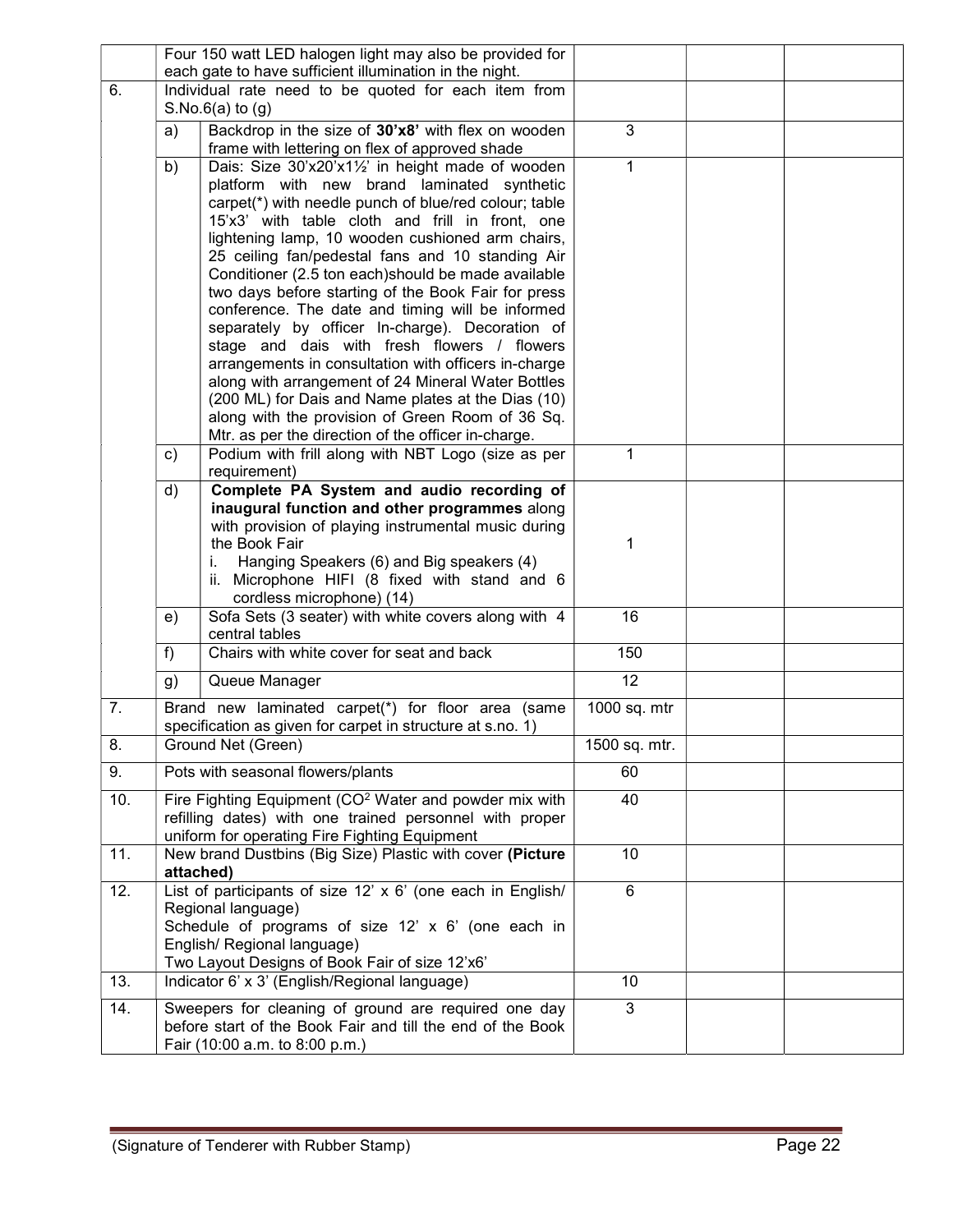| 15. |                                                     | Security personnel round the clock are required one day<br>before start of the Book Fair and till the end of the Book                                                                         |                |  |
|-----|-----------------------------------------------------|-----------------------------------------------------------------------------------------------------------------------------------------------------------------------------------------------|----------------|--|
|     | Fair: (*) Rates may be given on per day basis only: |                                                                                                                                                                                               |                |  |
|     | a)                                                  | Supervisor                                                                                                                                                                                    | 1              |  |
|     | b)                                                  | Guards                                                                                                                                                                                        | $\overline{3}$ |  |
| 16. |                                                     | Fresh painted Steel Almirah with lock and key (Full Size) -<br>$(0.90 \times 0.40 \times 1.97 \text{ m})$                                                                                     | 1              |  |
| 17. |                                                     | Wooden platform                                                                                                                                                                               | 500 sq. mtr.   |  |
| 18. |                                                     | Preparation of Hoardings (Size: 10'x10' / 20'x10' / 5'x3' /<br>20'x20' / 12'x12')                                                                                                             | 3000 sq. ft.   |  |
| 19. |                                                     | (*) Additional items, if required - (Rates may be given for full duration)                                                                                                                    |                |  |
|     | a)                                                  | Wooden/steel tables 5'x2'                                                                                                                                                                     | 5              |  |
|     | b)                                                  | Octonorm Table for display of Books                                                                                                                                                           | 50             |  |
|     | $\mathsf{c})$                                       | Three orange Octonorm Panel Wall                                                                                                                                                              | 30             |  |
|     | d)                                                  | Ceiling/Pedestal Fan                                                                                                                                                                          | 50             |  |
|     | e)                                                  | Wall Screen (Size 52") with provision of relaying<br>live programmes                                                                                                                          | $\mathbf{1}$   |  |
|     | f)                                                  | Wooden garden bench                                                                                                                                                                           | $\overline{5}$ |  |
|     | g)                                                  | Reclining chair                                                                                                                                                                               | 5              |  |
|     | h)                                                  | <b>Hydraulic Stool</b>                                                                                                                                                                        | 5              |  |
|     | $\vert$ )                                           | Hammocks                                                                                                                                                                                      | 5              |  |
|     | j)                                                  | Executive chair (wooden)                                                                                                                                                                      | 50             |  |
|     | $\mathsf{k}$                                        | Pagoda (2.5mtr.x2.5mtr.)                                                                                                                                                                      | 5              |  |
|     | $\vert$                                             | Pagoda (5mtr.x5mtr.)                                                                                                                                                                          | 5              |  |
|     | m)                                                  | Executive 2 seater sofa-set                                                                                                                                                                   | 15             |  |
|     | n)                                                  | Executive 3 seater sofa-set                                                                                                                                                                   | 15             |  |
|     | $\circ)$                                            | Central table                                                                                                                                                                                 | $\overline{5}$ |  |
|     | p)                                                  | Tin Wall                                                                                                                                                                                      | 1000 sq. mtr.  |  |
|     | q)                                                  | Cloth Wall                                                                                                                                                                                    | 1000 sq. mtr.  |  |
|     | r)                                                  | Preparation and fixing of Flex/Banners on good<br>quality (2.5'x5' Size - as per layout provided by<br>NBT. The location for fixing of flex/banners will be<br>informed by Officer In-charge. | 50             |  |
|     | s)                                                  | Polythene                                                                                                                                                                                     | 500 Sq. mtr.   |  |
|     | t)                                                  | Speaker                                                                                                                                                                                       | 5              |  |
|     | u)                                                  | Microphone HIFI                                                                                                                                                                               | 5              |  |
|     | V)                                                  | Water jug (Mayur jug) with drinking water on daily<br>basis                                                                                                                                   | $\mathbf{1}$   |  |
|     | w)                                                  | Air Conditioner (per ton)                                                                                                                                                                     | 50             |  |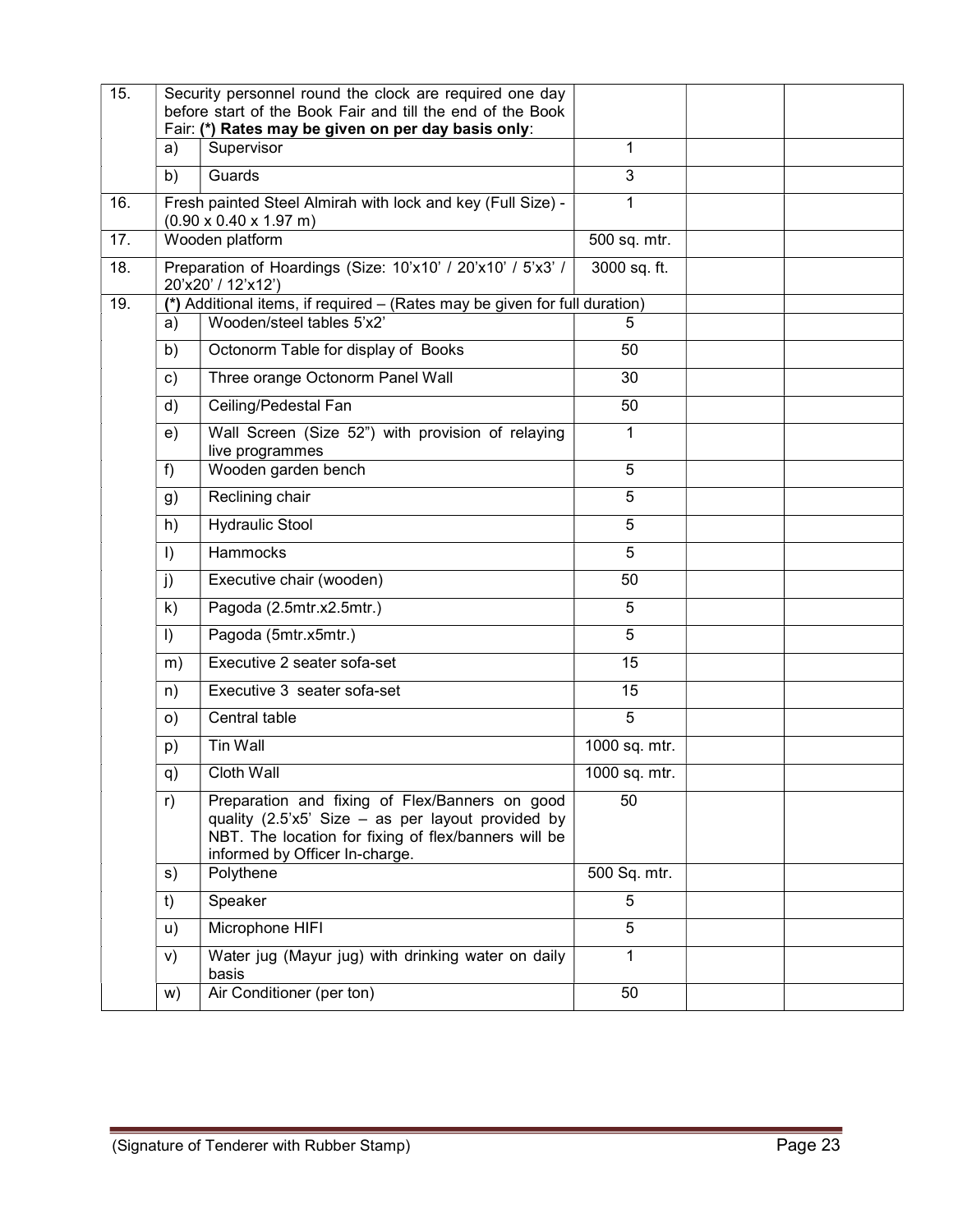|     | X)       | LED Wall Screen of Size 8'x6' with Ramp (With<br>operator) P5                                                                                                                                                                                                                                                                                                                                                                       | $\mathbf 1$             |  |
|-----|----------|-------------------------------------------------------------------------------------------------------------------------------------------------------------------------------------------------------------------------------------------------------------------------------------------------------------------------------------------------------------------------------------------------------------------------------------|-------------------------|--|
|     | y)       | Handsfree Touchless Foot operated Hand Sanitizer<br>Stand with 1 Litre Sanitizer Bottle                                                                                                                                                                                                                                                                                                                                             | 04 on daily<br>basis    |  |
|     | Z)       | Non-contact digital infrared Thermometer Machine<br>with running condition                                                                                                                                                                                                                                                                                                                                                          | 02 for entire<br>period |  |
|     |          | (*) The Contractor has to quote the rates against each<br>of the items/furniture/equipment. These rates shall be<br>taken into account while finalizing the tender.<br>However, on demand of NBT, the contractor has to<br>provide any of one or all the items/furniture/<br>equipment as per the work-order to be issued by NBT<br>prior to start of the Book Fair, failing which suitable<br>penalty as deemed fit will be taken. |                         |  |
|     |          | <b>B. Installation of Electrical fitting</b>                                                                                                                                                                                                                                                                                                                                                                                        |                         |  |
| 20. |          | LED Metal lights of 150 Watt similar to Philips lamps with<br>adjustable beam and angle complete with lamps and<br>necessary wiring                                                                                                                                                                                                                                                                                                 | 50                      |  |
| 22. | wiring   | Halogen LED Lights of 150 Watt with adjustable beam<br>and angle complete with sufficient lighting and necessary                                                                                                                                                                                                                                                                                                                    | 30                      |  |
| 22. |          | Zero watt Led colored / decorative bulbs                                                                                                                                                                                                                                                                                                                                                                                            | 2000                    |  |
| 23. |          | Open Day Light (each of 400 watt)                                                                                                                                                                                                                                                                                                                                                                                                   | 10 <sup>°</sup>         |  |
| 24. |          | Silent Generator set: The generator should be in<br>operational condition one day before start of the Book<br>Fair and till the conclusion of the Fair.                                                                                                                                                                                                                                                                             |                         |  |
|     |          | <b>FOR HANGAR</b>                                                                                                                                                                                                                                                                                                                                                                                                                   |                         |  |
|     |          | One 125 KVA Generator set (with fuel and operator) for<br>full duration                                                                                                                                                                                                                                                                                                                                                             | $\mathbf 1$             |  |
|     | duration | One 62 KVA Generator set (with fuel and operator) for full                                                                                                                                                                                                                                                                                                                                                                          | 1                       |  |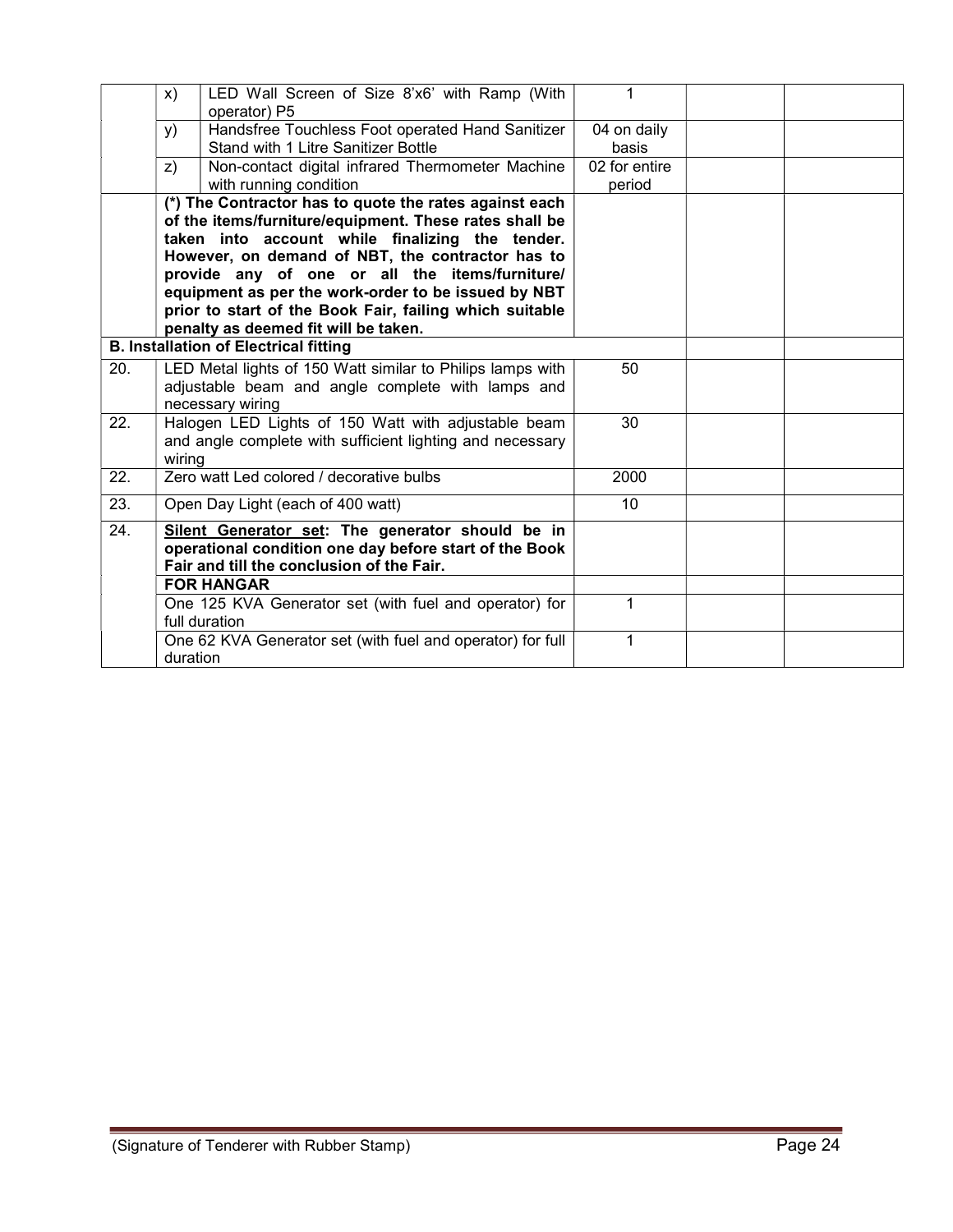| 25. | Main line connection for total job from electric and                           | 1             |  |
|-----|--------------------------------------------------------------------------------|---------------|--|
|     | generator set sources and providing a line for connection                      |               |  |
|     | inside the stalls/ stands of participants, illumination of                     |               |  |
|     | Main Gate and toilet, area of the exhibition ground and                        |               |  |
|     | any other area of the ground, if required with proper and                      |               |  |
|     | sufficient supply. It shall be the duty of the contractor to                   |               |  |
|     | get the temporary electric connection for the fair at his                      |               |  |
|     | own cost one day before start of the Book Fair. The                            |               |  |
|     | contractor shall arrange installation of the connection,                       |               |  |
|     | tendering of Security Deposit etc., to Government                              |               |  |
|     | Authorities at his own cost. Only actual consumption                           |               |  |
|     | charges will be reimbursed - to contractor by NBT on                           |               |  |
|     | production of original bill by the contractor. In case of any                  |               |  |
|     | problem for getting electric connection, it shall be the sole                  |               |  |
|     | responsibility of the contractor to provide adequate supply                    |               |  |
|     | through hiring more generators at his own cost one day                         |               |  |
|     | before start of the Book Fair and no extra payment shall                       |               |  |
|     | be given to contractor for hiring and providing such extra                     |               |  |
|     | generator, if any.                                                             |               |  |
|     | Note:                                                                          |               |  |
|     | 1. Providing power connection of various connected rating                      |               |  |
|     | from switch board in various stands and with suitable                          |               |  |
|     | size of cooper/aluminum 31/2 /4 core armoured cable                            |               |  |
|     | and earth wire controlled with suitable capacity                               |               |  |
|     | switchgear such as ICTPN, ICSPN/MCB i/c end                                    |               |  |
|     | termination laying of cable in floor, trench, carpets and                      |               |  |
|     | tapping with power supply from permanent DB of the                             |               |  |
|     | Ground<br>i/c<br>connections<br>interconnection<br>and                         |               |  |
|     | maintenance during the fair period. (The cables and                            |               |  |
|     | other wiring needs to be put under the wooden                                  |               |  |
|     | ramps/rubber covering mat etc. under the carpet on                             |               |  |
|     | ground floor.                                                                  |               |  |
|     | 2. Only one time payment as quoted by the Tenderer will                        |               |  |
|     | be made in case of any increase or decrease in                                 |               |  |
| 26. | number of stalls.<br>Street light iron poles (20'x2-1/2")                      | 25            |  |
|     |                                                                                |               |  |
| 27. | Preparation & distribution of Handbills through Hawkers                        | 10000         |  |
|     | (Bilingual) on both sides of the good quality of paper                         |               |  |
|     | (8x10 Size)-As per layout provided by NBT                                      |               |  |
| 28. | Preparation of Posters on good quality (15"x18" Size)-As                       | 1000          |  |
|     | per layout provided by NBT                                                     |               |  |
| 29. | Photography (Photographs should be provided in the                             | Per day basis |  |
|     | DVD and Pen Drive after the Book Fair). 100 photographs                        | (for 9 days)  |  |
|     | of inauguration and other important programmes are                             |               |  |
|     | required in high Resolution in Album form in consultation                      |               |  |
| 30. | with Officer In-charge<br>Videography (All Programmes should be provided in HD | Per day basis |  |
|     | format and high Resolution. The same should be provided                        | (for 9 days)  |  |
|     | in the DVD and Pen Drive after the Book Fair)                                  |               |  |
|     | <b>Amount</b>                                                                  |               |  |
|     | <b>GST 18%</b>                                                                 |               |  |
|     | <b>Total Amount</b>                                                            |               |  |
|     |                                                                                |               |  |

Requirement may increase or decrease as per decision of Competent Authority.

(\*) The contractor is required to submit (with the letter of acceptance after our issuing of work order) a self-declaration (on the Company's letterhead with stamp/seal) certifying that the quality and specification of the carpet has been adhered to, as per the tender above.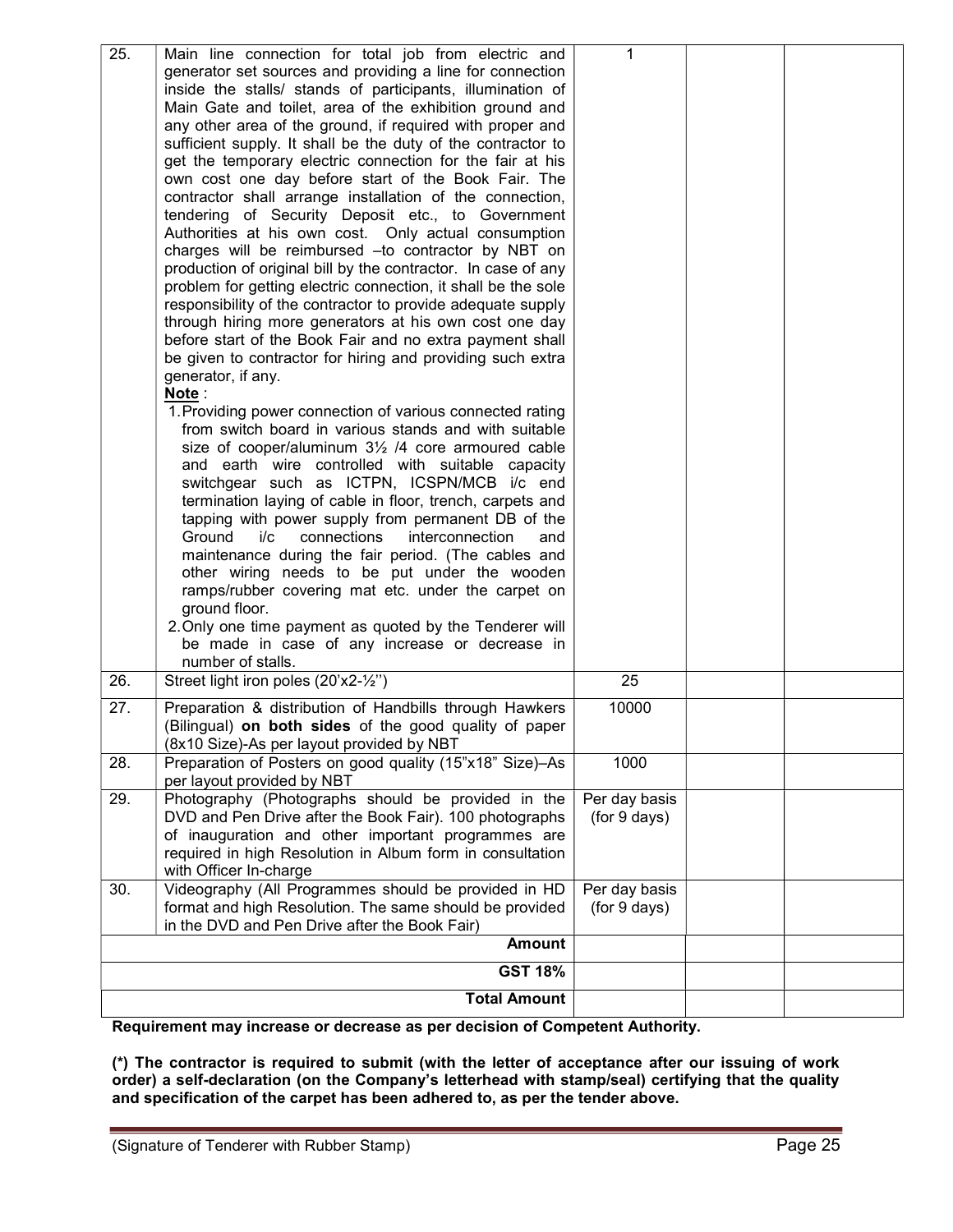# NOTE:

- 1. No additional work may be done by the Contractor without obtaining the written approval of DD(Exhibition) or Officer-In-Charge of the Fair failing which no payment will be made for the additional work.
- 2. Rates for the items 6 (a) to (g) for one day as well as for full duration including inaugural day may be mentioned.
- 3. The rates quoted in the Price Schedule shall be inclusive of all taxes, levies etc. except GST which shall be paid on rates applicable from time to time under the ACT. Nothing extra shall be payable in addition to the accepted rate as per the Price Schedule.
- 4. The quantities mentioned in the schedule may be increased or reduced at the discretion of NBT and no claim in this regard shall be entertained. If considered necessary, any item could be dropped completely.
- 5. We have read the "Terms & Conditions" mentioned in the Tender Document and agree that they are the part of Tender Document and also agree to abide by them.

(SIGNATURE OF THE CONTRACTOR) (WITH SEAL)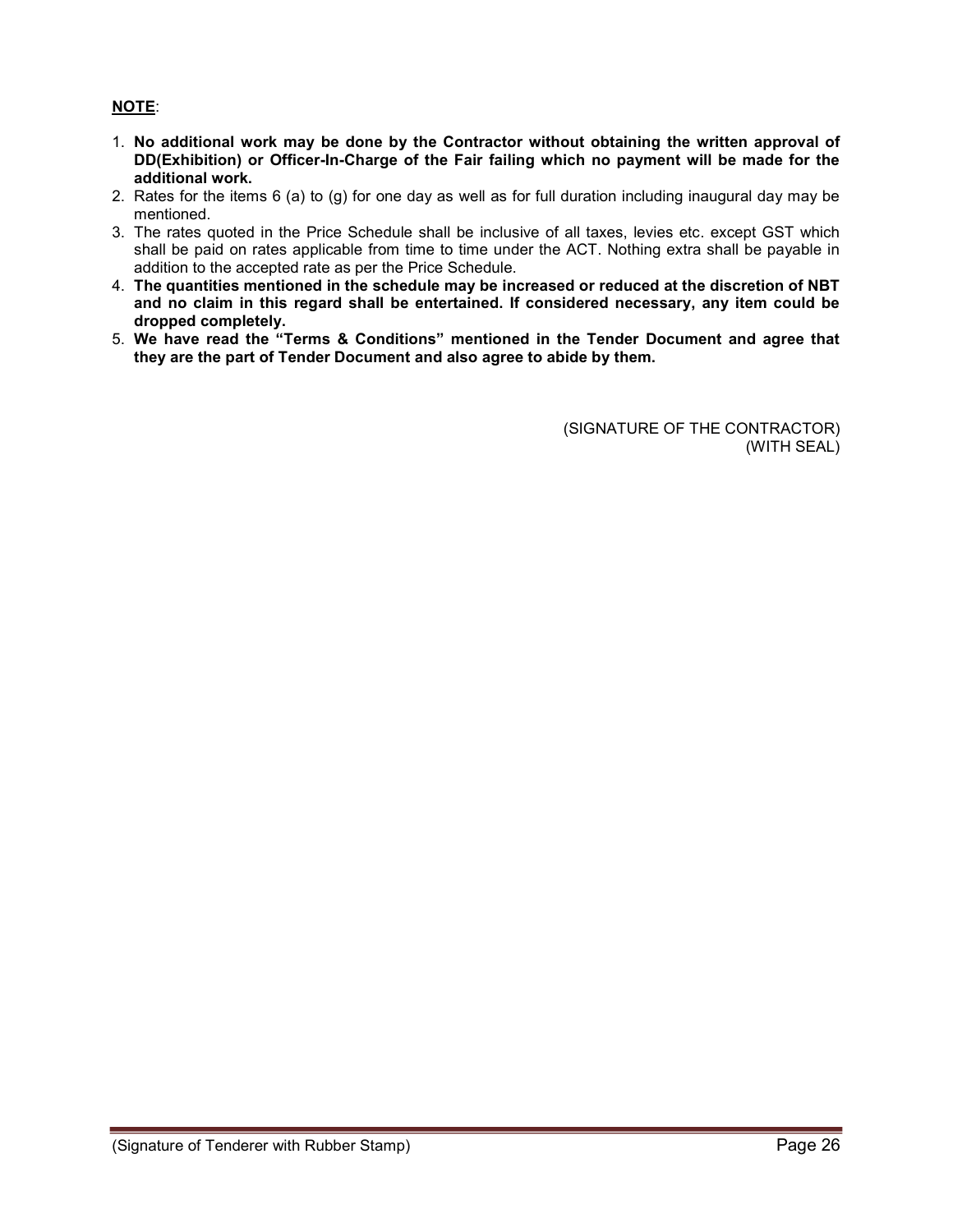# Annexure-I

# Turnover Certificate (To be submitted on letter head of practicing Chartered Accountant)

# TO WHOMSOEVER IT MAY CONCERN

We have verified the books of accounts and related record of M/s.\_\_\_\_\_\_\_\_\_\_\_\_\_\_\_\_\_\_\_\_\_\_\_\_\_\_\_\_\_\_\_\_\_\_\_\_\_\_\_\_\_\_\_\_\_\_\_\_ situated at Address of the Firm/Agency **the Firm/Agency** and on verification of the records, we hereby certify that average Turnover and net worth of this mentioned entity/firm during the last three financial years which are as under:

| Sr.No. | <b>Financial Year</b>                       | Turnover    | Experience    |
|--------|---------------------------------------------|-------------|---------------|
|        |                                             | Rs. in lacs | (Rs. In lacs) |
| 1.     | 2016-17                                     |             |               |
| 2.     | 2017-18                                     |             |               |
| 3.     | 2018-19                                     |             |               |
| 4.     | 2019-20                                     |             |               |
| 5.     | 2020-21                                     |             |               |
| Total  |                                             |             |               |
|        | Average Annual Turn Over of last five years |             |               |

Signature and seal of Chartered Accountant Name & Seal of the Firm: Membership No: Firm Reg. No: UDIN:

Place: Date: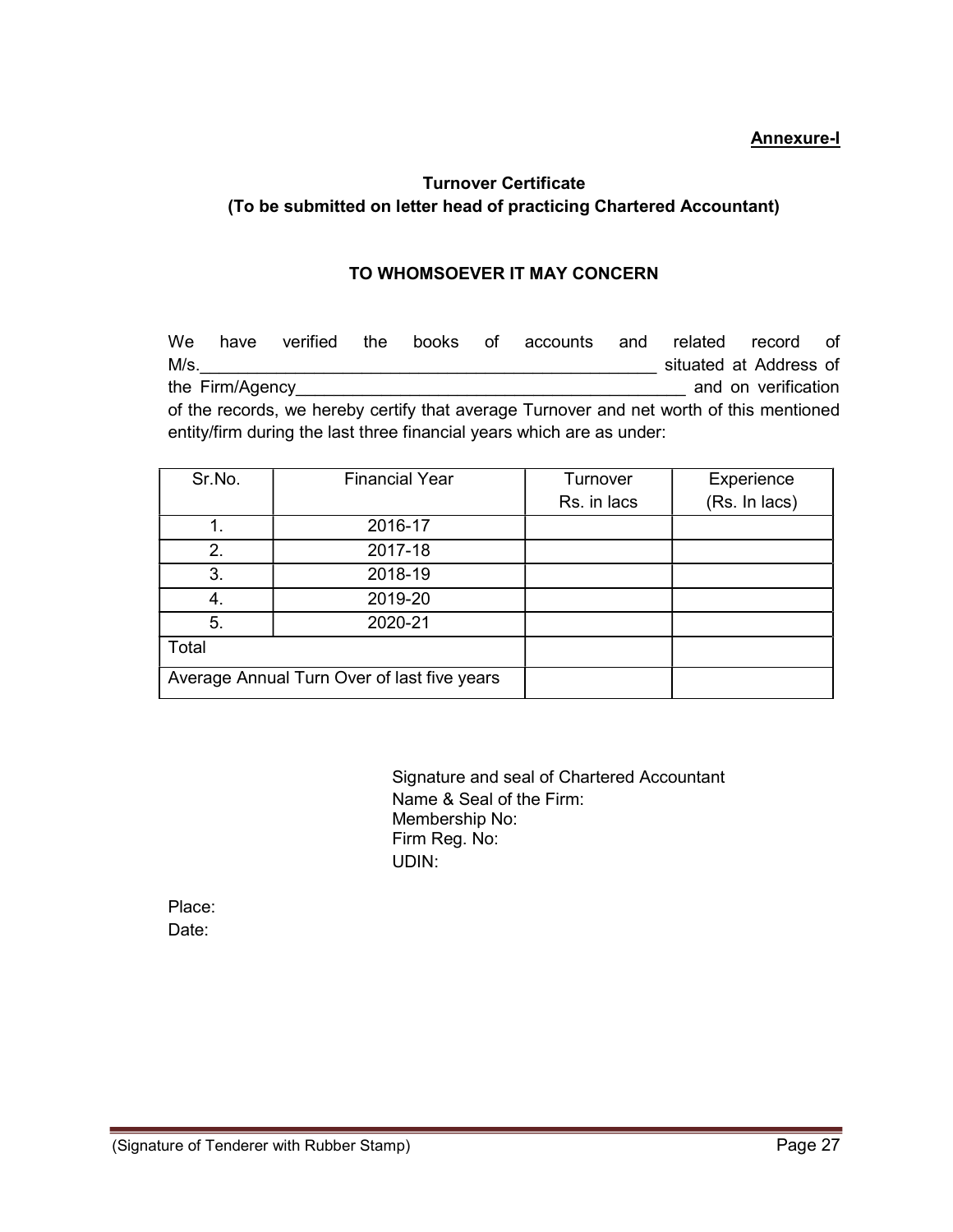## Annexure-II

# TO WHOMEVER IT MAY CONCERN

(To be submitted on Company's/Firm's Letterhead)

I/We, \_\_\_\_\_\_\_\_\_\_\_\_\_\_\_\_\_\_\_\_\_\_\_\_\_\_\_\_\_\_\_\_\_ submit that all works related to erecting of hangar structure, fabrication of stalls, installation of PA system, electrification (including wiring/cabling with properly taped and markings), etc. are done properly and as per terms and conditions and as per the specifications of the Tender. In case of any accident or untoward incident, I/We will be held solely responsible.

> **Signature** Name of Contractor/Firm Seal of the Firm

Place: Date: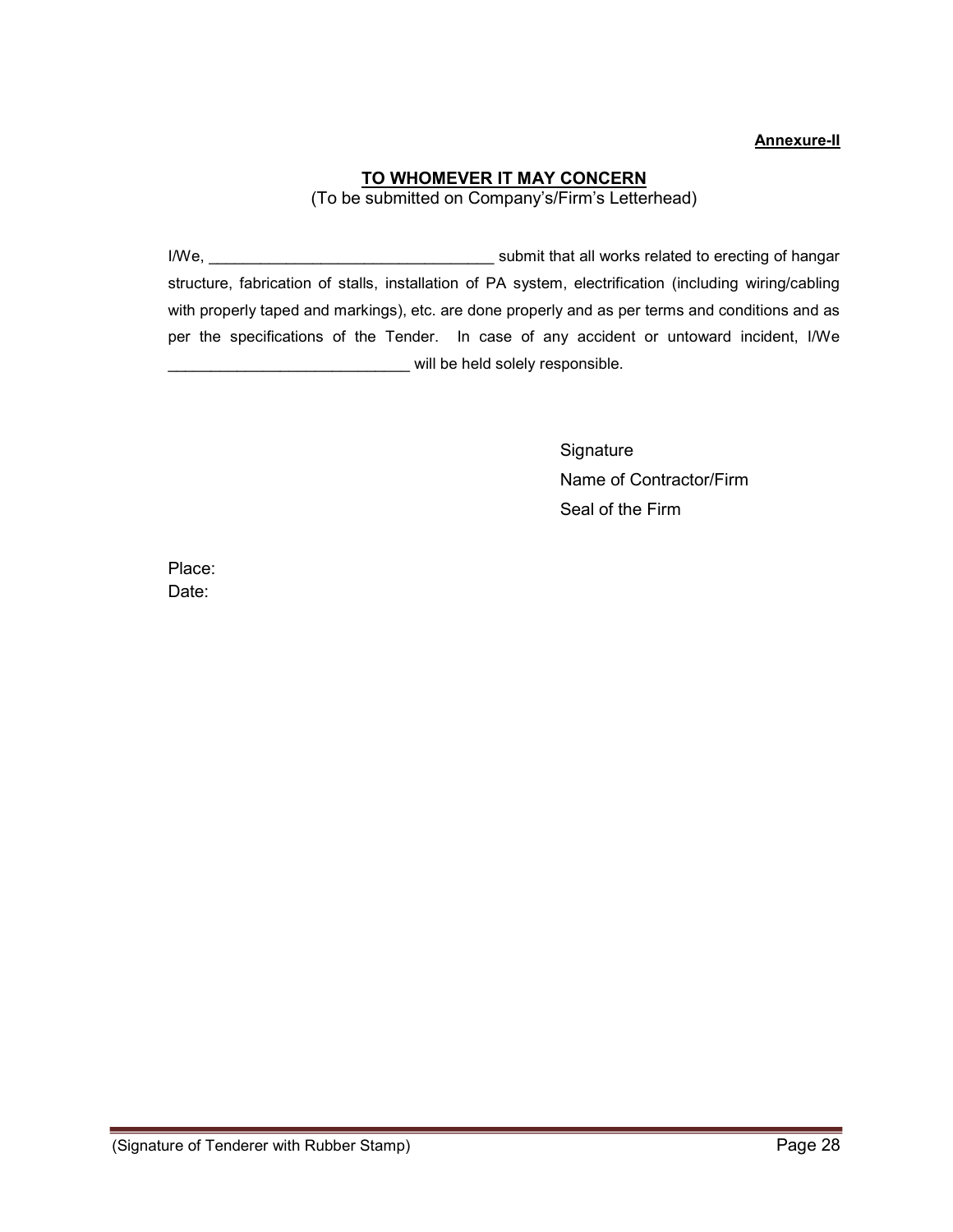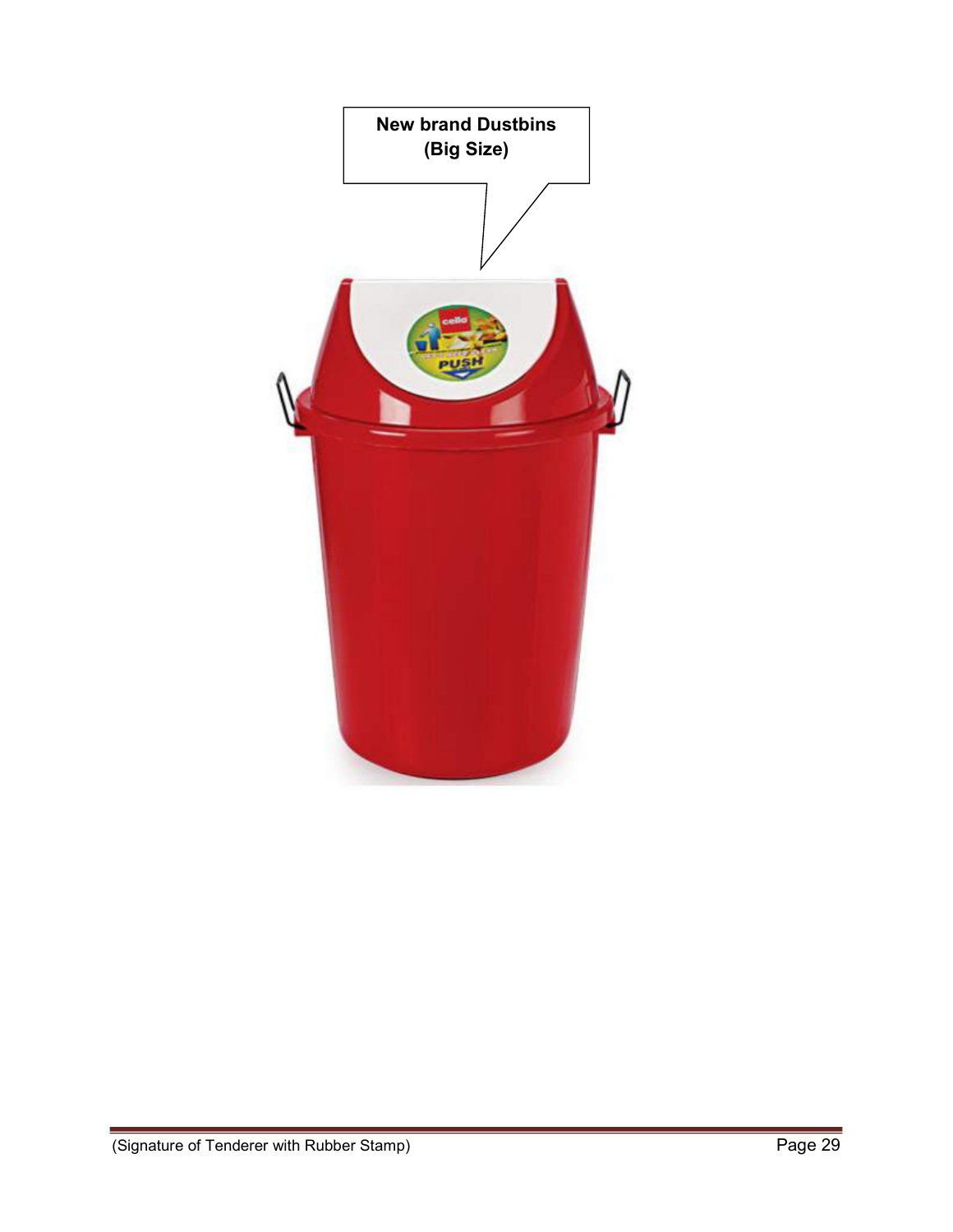Glass Gate<br>8 (W) x 8 (H) Left Side 40 (W) x16 (H) **Branding 1** Top 85 (W) x16 (H) Right Side 40 (W) x16 (H) ALL SIZES ARE IN FT. Left side16 (W) x16 (H) **Branding 2** Glass Gate 8(W) x 8 (H) Top 50 (W) x 42.5 (H) Left Side 23 (W) x16 (H)  $15(M)$   $\times$   $(H)$ Branding 3 Glass Gate (Closed)<br>  $8 \text{ (M)} \times 8 \text{ (H)}$ <br>  $\begin{array}{|c|c|c|}\n\hline\n\text{top } & \text{top } & \text{[top]} \\
\hline\n\text{top } & \text{top } & \text{[top]} & \text{[top]} \\
\hline\n\text{top } & \text{top } & \text{[top]} & \text{[top]} \\
\hline\n\end{array}$ Glass Gate (Closed) ٦ 23 (W) x16 (H) **Right Side** 

AC HANGAR